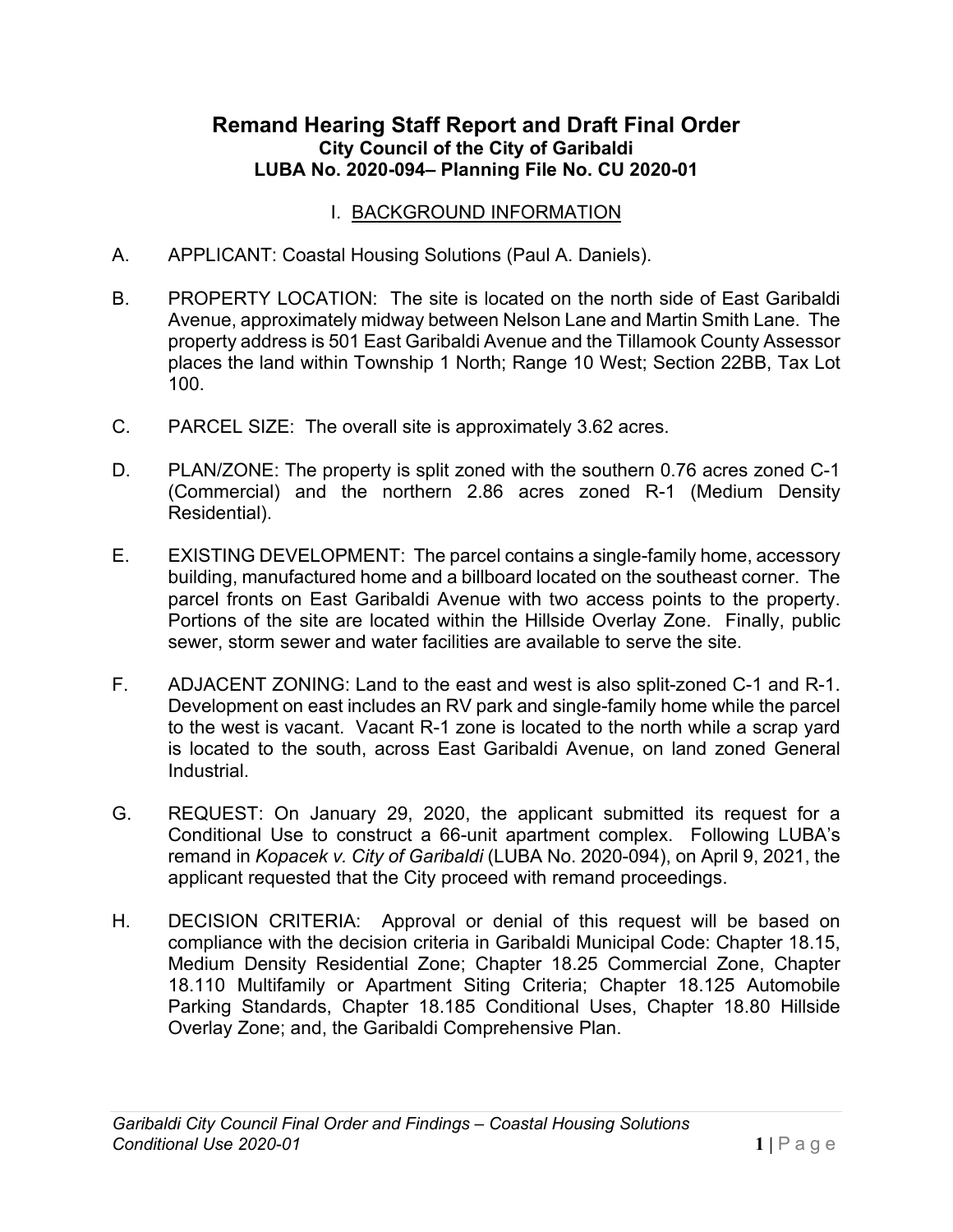#### II. APPLICATION SUMMARY

- A. The applicant originally requested approval to construct a 64-unit apartment complex on the site. Upon examination, it was determined the layout did not comply with the design provisions of the C-1 zone. As a result, the applicant submitted a revised plan and narrative to create a 66-unit complex, which is the subject of these findings. The proposed project will feature the following improvements:
	- 1. The site will contain six buildings with the following apartment mix:
		- a. Building  $#1 18$  studio units
		- b. Building  $#2 12$  one-bedroom units
		- c. Building  $#3 7$  one-bedroom units; 1 two-bedroom unit
		- d. Building  $#4 12$  one-bedroom units
		- e. Building #5 4 two-bedroom units
		- f. Building  $#6 6$  studio units; 6 one-bedroom units
	- 2. Building #1 is located in the C-1 zone, the remaining five building are located in the R-1 zone.
	- 3. A total of 95 vehicle parking spaces are planned, spread over six distinct parking pods. Bicycle parking will also be provided at each building.
	- 4. A playground area will be located at the south end of the site, adjacent to Building #1.
	- 5. There will be a single access point to East Garibaldi located at the southeast corner of the site. The second access driveway will be closed.
	- 6. The site may contain possible wetlands located along US Highway 101. The applicant acknowledged permits may be required from the Oregon Department of State Lands.
	- 7. Areas not improved upon will be landscaped or remain in natural vegetative cover. Prior to development, all existing structures and improvements will be removed.
- B. Neither the C-1 nor R-1 zone allows multi-family development as a permitted use. However, both the R-1 zone (Section 18.15.030.A.) and the C-1 zone (Section 18.25.030.G.) allow multi-family development through an approved conditional use permit. The conditional use must comply with provisions in Chapter 18.185 and is subject to a public hearing before the Planning Commission.
- C. The City Engineer and Public Works reviewed the application regarding public facility improvements. No capacity issues were identified, although improvements will be necessary to meet all facility requirements. Their comments are part of the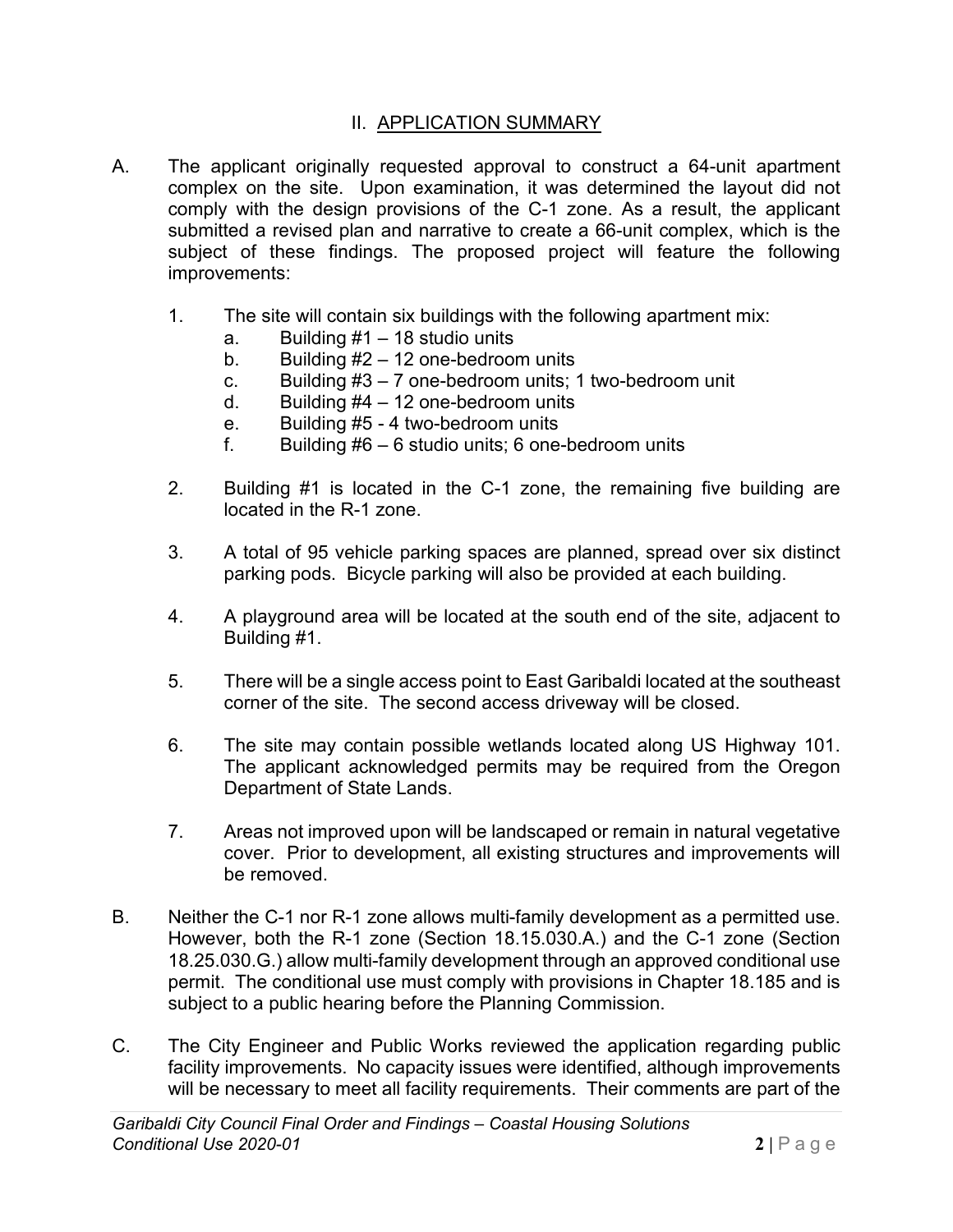official record, and where applicable, comments and recommendations will be incorporated within the findings. The Garibaldi Fire Chief reviewed the application and stated the proposed use meets the requirements of the Oregon Fire Code.

- D. The Oregon Department of Transportation (ODOT) was notified on the request, but did not submit comments as of the date of the original Commission hearing. Based on subsequent discussions, only a single access to US Highway 101 (E. Garibaldi Avenue) will be allowed and a permit is also required. In a further communication, ODOT questioned whether frontage improvements are required and expressed concerns regarding potential storm drainage impacts.
- E. The Planning Commission held a hearing on May 13, 2020 to consider this case. Notice of the public hearing was published on April 20, 2020 in the *Tillamook Headlight Herald*. The hearing was continued to June 10, 2020 whereby the Commission voted 3-2 to deny the request. The final order was signed by the Commission Chair on June 25, 2020 and subsequently appealed by the applicant on June 26, 2020.
- F. The Garibaldi City Council heard the appeal on July 21, 2020. In a special meeting held on August 24, 2020, the Council voted 3-2 to reverse the Commission decision and approve the application subject to conditions. The Mayor signed the order on September 1, 2020 and an appeal was subsequently filed to the Land Use Board of Appeals (LUBA) by the opponents. In its decision dated February 11, 2021, LUBA remanded the application to the City to adopt a decision that identifies applicable criteria and is supported by requisite findings.

## II. CONDITIONAL USE – CRITERIA AND FINDINGS

- A. Chapter 18.185 contains the Conditional Uses provisions and decision criteria. The Planning Commission is authorized to conduct a hearing and decide upon a request (Section 18.185.010). In permitting a conditional use or the modification of a conditional use other than a housing type (e.g., multifamily structure, manufactured dwelling park), the Planning Commission may impose, in addition to those standards and requirements expressly specified for that use, other conditions which are necessary to protect adjacent property, an identified resource, or the city as a whole. As this application is being considered on remand, these provisions apply to the City Council.
- B. The specific conditional use decision criteria are contained in Section 18.185.020. The criteria and findings are noted below:
	- 1. Section 18.185.020A. The proposed use is consistent with the policies of the comprehensive plan.

FINDINGS: The applicant responded to the criterion by addressing applicable Comprehensive plan policies. The Council finds the identified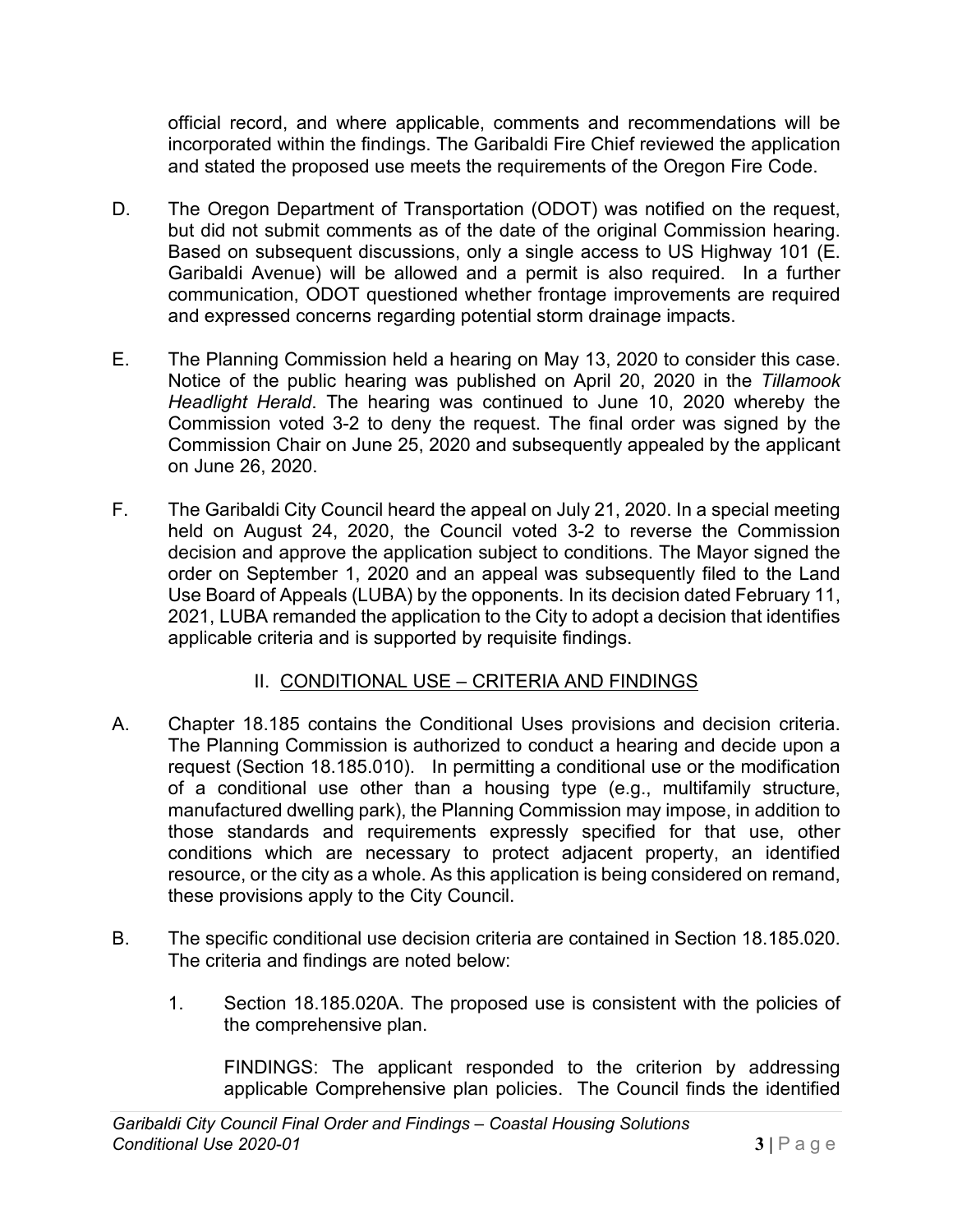policies applicable to the request and notes the following:

*Community Development* – Policies B and C identify the importance of site design that avoids hazardous areas, protects open space, and proposes density on sites that have adequate capacity to serve said density. Overall, the project clusters development toward the south end of site, occupying some 40% of the property with impervious surfaces. The entire project establishes 66 apartment units which is well below the potential development of 97 units. The northern area of the site contains steep slopes. Areas not developed will either be landscaped or remain in natural vegetative cover. On balance, the Council finds the project avoids hazardous areas, protects open space, and has a density well within the capacity of the site.

*Housing* – Goal A, Policies A and B express a need for a variety of housing that is affordable and accounts for the needs of future residents. This request increases the housing supply and addresses the identified need for 172 additional units in the C-1 and R-1 zones (Garibaldi Comprehensive Plan – Chapter VI). Further, a significant percentage of the Tillamook County workforce commutes 50 miles to work (or 100 miles per day), indicating housing needs are not just localized but are a county-wide issue. This project therefore meets both local and county-wide housing needs by supplying additional housing.

Opposition testimony identified concerns regarding the project's number of dwelling units. It was stated that while Table 6 of Comprehensive Plan, Chapter VI anticipates a need for an additional 172 dwelling units in both zones, only 23 units will need to be multi-family. As previous development met that multi-family need, additional units are unnecessary and therefore violate Plan provisions. Testimony supported the development of other types of housing – e.g., townhomes, cottages, duplexes – to meet identified needs as expressed by the Policies.

The aforementioned Table 6 does not regulate or limit the types or number of homes that can be constructed. The City Planner stated that meeting some anticipated number for a certain type of housing does not put the brakes on further development as housing needs change over the 20-year time period. The Table is merely a worksheet to analyze future land needs of the City to ensure there is sufficient land available to meet the housing needs of the community. The Council notes testimony at the hearing by a School Board member identified a high-rate of homelessness for elementary school children and difficulty in finding affordable housing for staff. There is an apparent need for new housing regardless of type.

Section 18.185.020(A) requires the application to be consistent with the City's housing goals and policies - and effectively - the purpose of Goal 10.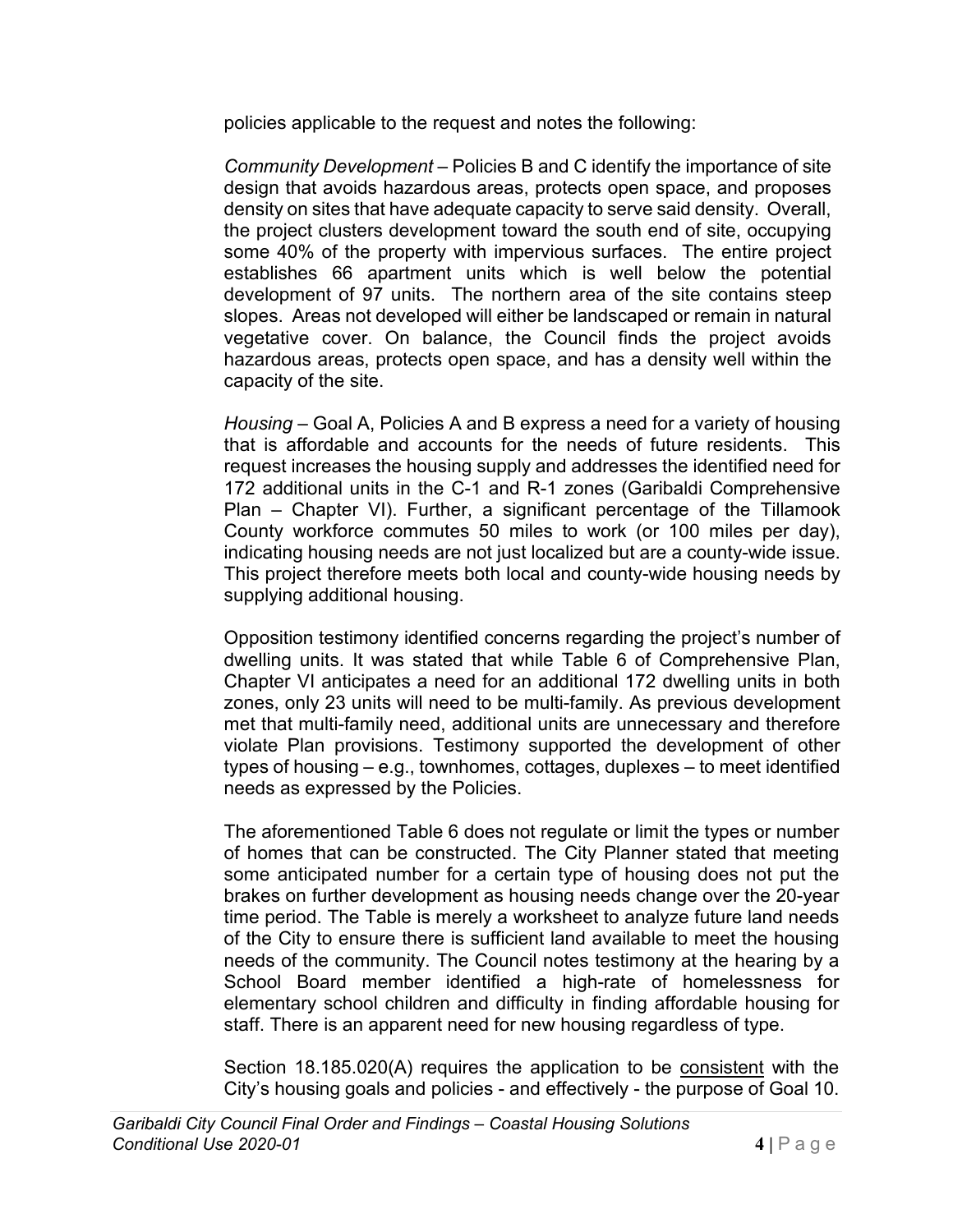The Council recognizes the Plan is a guidance document and is not intended to establish minimum or maximum numbers or hard and fast rules prohibiting additional development. Otherwise, using the Plan to limit new residential development directlycontradicts the purpose of Goal 10, which supports the creation of housing to meet the needs of Oregon households. While other types of homes may be preferred, the type of use before the Council is conditionally permitted in the respective zones. Therefore, the Council finds the project is consistent with the Plan's Housing policies as the project adds to the existing housing stock to meet the needs of the community.

2. Section 18.185.020.B. - The location, size, design and operating characteristics of the proposed use are such that the development will have a minimum impact on surrounding properties.

FINDINGS: Per the application, there are a number of factors that address this criterion. A combination of a privacy fence and Buildings #3 and #5 will screen the parking area from adjacent residences to the east. Building colors will be neutral to avoid visual conflicts. There is a single access and vehicle circulation is limited to the site's interior; traffic will not be directed through adjacent residential streets. In addition, all setbacks will meet, and in some cases, greatly exceed the minimum requirements of the respective zones and provisions for multi-family development. The Council finds the development satisfies this criterion.

3. Section 18.185.020.C. - The use will not generate excessive traffic when compared to the traffic generated by uses permitted outright and adjacent streets have the capacity to accommodate the traffic generated.

FINDINGS: The applicant submitted a Traffic Impact Study (TIS), which is included in the packet. The study estimated the project generates approximately 483 average daily trips - 30 are AM peak trips, and 37 are PM peak trips. The mixed zoning of the site could allow intensive commercial uses on the C-1 portion located along East Garibaldi, thereby potentially exceeding the anticipated daily trips generated by the project. Further, addressing the volume-to-capacity ratio, the maximum allowable v/c for East Garibaldi is 0.85; with the additional traffic the v/c will only increase from 0.27 to 0.28. Based on the analysis, turn-lanes will likely be unnecessary.

Opponents questioned the analysis, noting the Traffic Impact Study was not completed during peak times along Highway 101 and requested an updated study to include historical data to address impacts. A question also arose as to whether the line-of-sight along East Garibaldi was sufficient given ODOT may alter the proposed access location.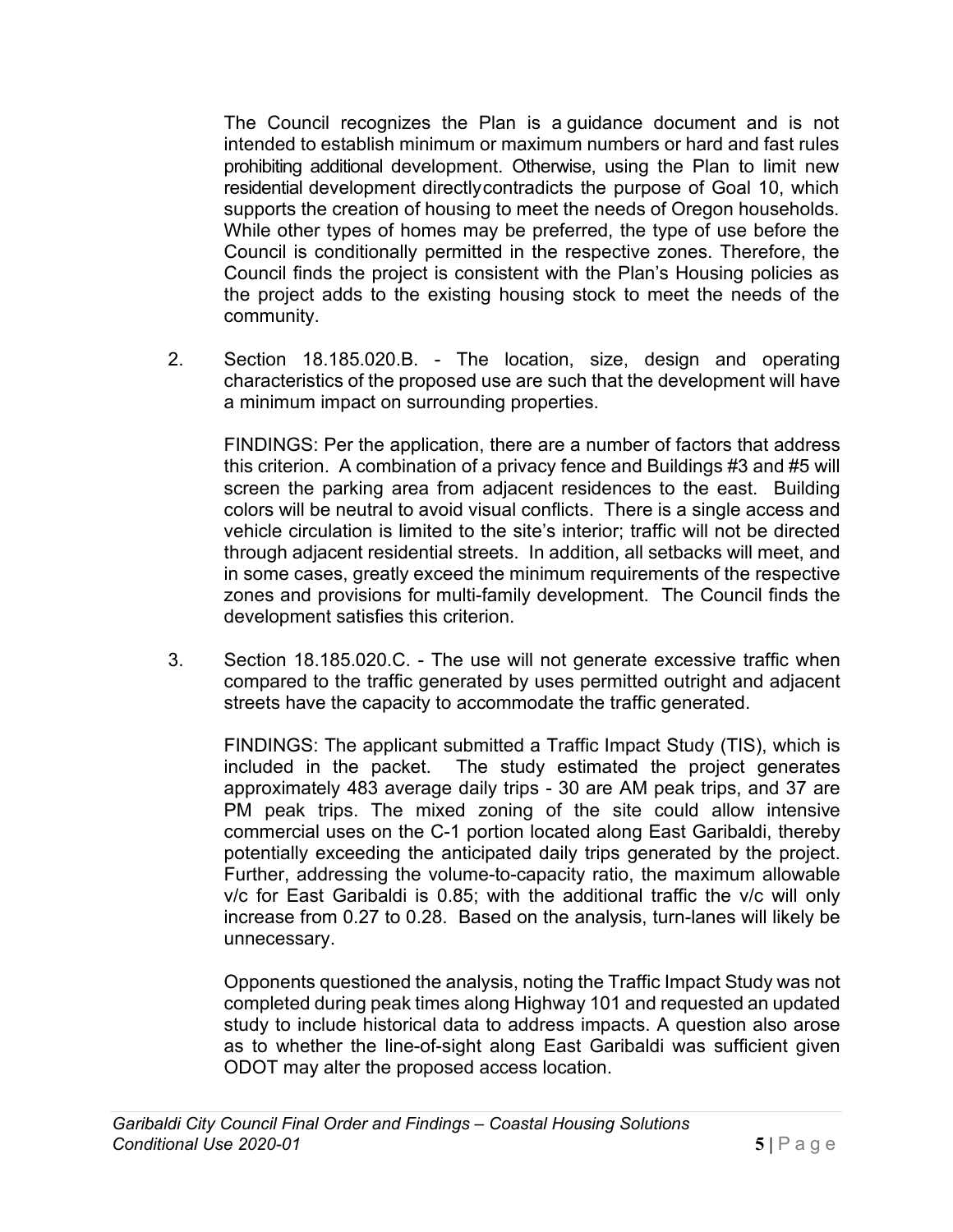It was noted by the applicant that the traffic engineer did not conduct traffic counts but relied on ODOT accepted methodology using historic data. This methodology factored in traffic volumes during peak periods, and peak travel times, using data from both ODOT and the recent Garibaldi TSP. Based on this information, the applicant's traffic engineer concluded East Garibaldi has more than adequate capacity to accommodate traffic generated by the project. Further, the line-of-sight at the proposed driveway intersection runs 700 to the west and 900 feet to east, both dimensions exceeding the 350-foot minimum standard.

The City Engineer stated that the Highway has capacity for 13,000 to 14,000 vehicles – the addition of 483 more vehicles will have virtually no impact on the Highway's capacity. The Engineer ultimately supported the technical analysis and conclusions of the Traffic Impact Study. The Council therefore finds the traffic impact will be insignificant as East Garibaldi retains significantly more capacity to accommodate traffic.

Regarding traffic safety, all parties recognized the lack of pedestrian facilities along this portion of East Garibaldi. The Council requested, and the applicant agreed to, the construction of a bus turnout to accommodate any school children. Any such improvements must be approved by ODOT as to design and location.

Therefore, based on the submitted information, the Council finds this criterion is satisfied.

4. Section 18.185.020.D. Public facilities and services are adequate to accommodate the proposed use.

FINDINGS: The City of Garibaldi (see applicant Attachment "B") confirmed adequate utility capacity for the proposed use. Further, as previously noted, there is adequate capacity on East Garibaldi Avenue to accommodate the additional traffic. The Council finds the application satisfies this criterion.

5. Section 18.185.020.E. The site's physical characteristics in terms of topography, soils and other pertinent considerations are appropriate for the intended use.

FINDINGS: The primary physical issue is the slope located on the north side of the site and associated soils. The applicant submitted a geotechnical assessment conducted by a professional engineer (applicant's Attachment "C"). Geotechnical evidence submitted by the applicant indicates the land is suitable to accommodate the proposed project. Further, the geotechnical investigation includes recommendations related to site preparation, foundation support, floor slab support, retaining/below grade walls, pavements, excavations/slopes, surface drainage/groundwater, seismic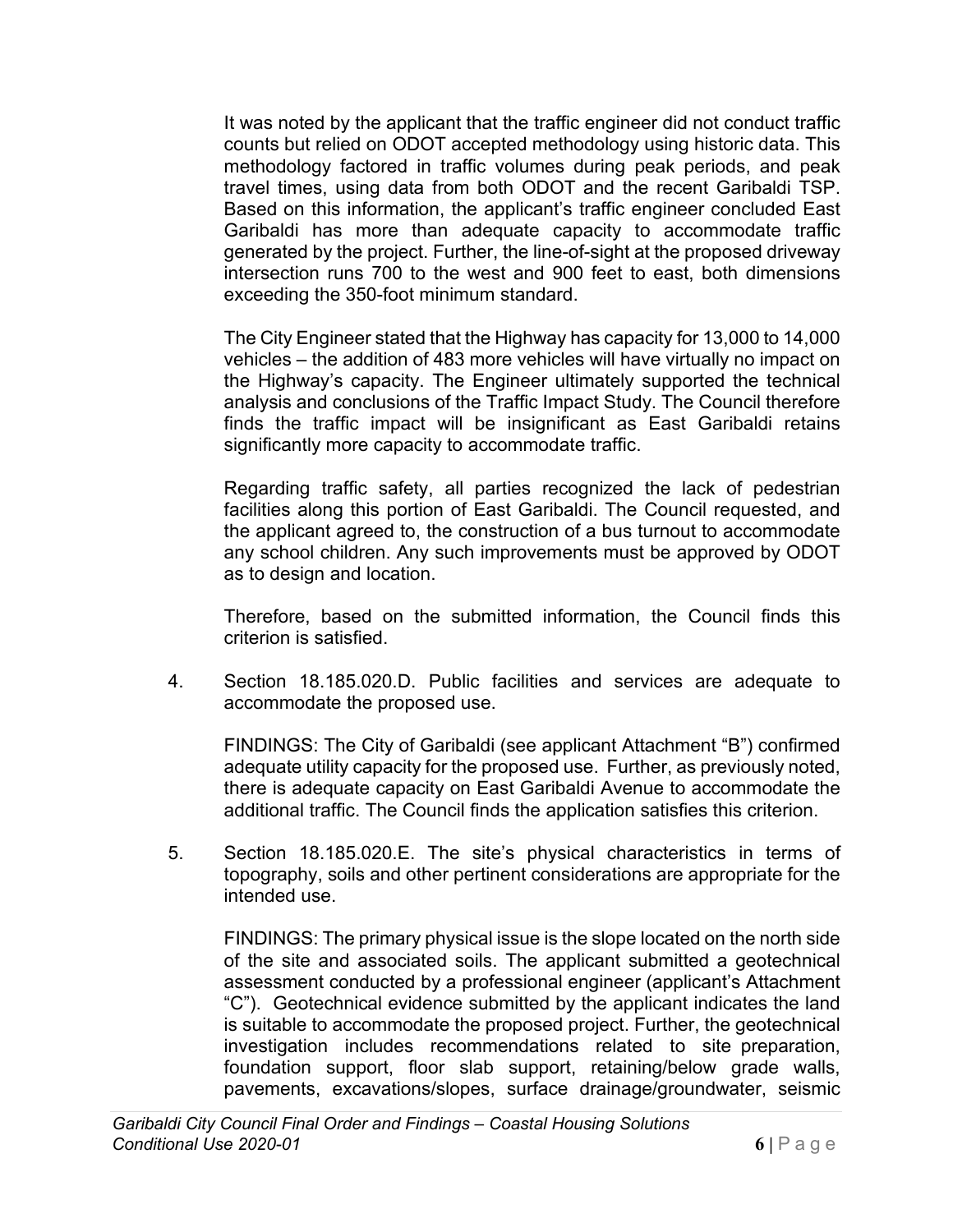design considerations, stormwater infiltration, and erosion control. The site grading was designed by a licensed Professional Engineer with these recommendations in mind. In summary, based on both field work and laboratory testing and engineering analysis, the site is presently stable and generally suitable for the apartment complex. Compliance with these provisions will be determined through the engineering and building permit processes. Finally, the applicant stated that the State Department of Environmental Quality (DEQ) approved the storm water plan.

Written and verbal testimony submitted by an area land owner raised concerns over possible landslides resulting from sub-surface water. The comments specifically called the submitted geotechnical report inadequate and requested additional information. Also, questions were raised as to the height of retaining walls and various improvements, noting this information should be provided.

While the Council does not wish to diminish these concerns, the written and verbal material did not provide new evidence from a qualified individual to counter the applicant's engineering report. As stated, the applicant was well-aware of potential construction challenges associated with the property and identified a significant list of planned improvements to meet these challenges. Retaining wall or stem wall height is a function of the improvement requirements and therefore can vary depending on specific conditions. According to the City Engineer, under no circumstances will grading occur on adjacent property and any groundwater impacts are limited to the immediate vicinity of the project development.

The Council finds all engineering and building plans are required to address drainage, and hillside development impacts, consistent with the requirements of the Garibaldi Zoning Ordinance and adopted public works and engineering requirements. Without approved plans, the project cannot proceed. The Council finds the application satisfies this criterion.

6. Section 18.185.020.F. The site has adequate area to accommodate the proposed use. The site layout has been designed to provide appropriate access points, on-site drives, parking areas, loading areas, storage facilities, setbacks, buffers, utilities or other facilities which are required by city ordinances or desired by the applicant.

FINDINGS: The site contains approximately 40% impervious surface, still providing sufficient area for on-site drives, vehicle/pedestrian circulation, playground areas, open space, building setbacks, and utilities. Those areas not built upon will either be landscaped or remain in natural vegetation. Based on the submitted development plans, the Council finds the 3.62-acre site is entirely capable of accommodating the proposed use.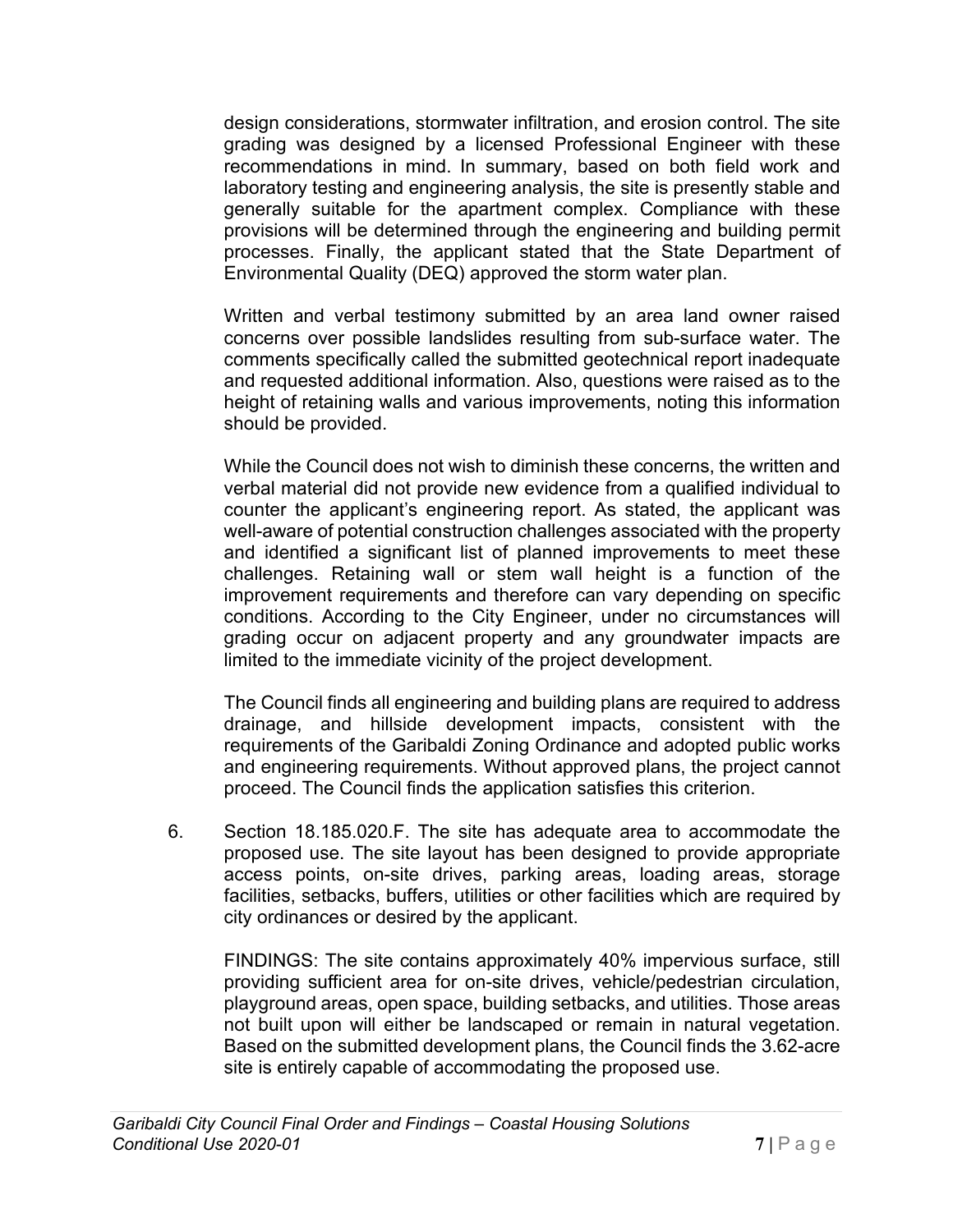- C. Section 18.185.030 establishes the conditional use application and approval procedures. As previously noted, the Planning Commission heard the original request, which was denied; the decision was appealed to the City Council and approved with conditions; their decision was appealed to LUBA and eventually remanded to the City. The Council hearing is consistent with the current remand.
- D. Section 18.185.040 identifies specific standards that must be addressed; each is reviewed in the following sections:
	- 1. Section 18.185.040 A. Non-water-dependent or water-related uses in the WD zone shall be permitted only where the finding is made that such uses will not preclude the allocation of water-dependent uses, that sufficient land and water area exists for water-dependent uses, that public access and riparian vegetation (where applicable) will be maintained or provided, and that such uses will not cause the filling of the estuary or other adverse water quality impact.

FINDINGS: The subject site is not located within the WD zone; therefore, these provisions do not apply to the application.

2. Section 18.185.040 B. Additional Standards for Non-Water-Dependent and Non-Water-Related Commercial Uses. Non-water-dependent and nonwater-related commercial uses in the WD zone may be permitted when the following standards are met: [. . .]

FINDINGS: The subject site is not located within the NWD zone; these standards do not apply to the application.

3. Section 18.185.040 C. Telecommunication facilities are allowed under the criteria of GMC 18.185.020 and when they meet the height limitation criteria of the zone.

FINDINGS: The proposed development does not include a telecommunication facility and is therefore not subject to these provisions.

- E. 18.185.050 Conditional uses and criteria for certain transportation facilities and improvements.
	- *A. Development of certain transportation facilities and improvements that are subject to conditional use approval shall satisfy all of the following criteria: […]*

FINDINGS: The proposed development does not include the construction of a transportation facility; therefore, these standards do not apply.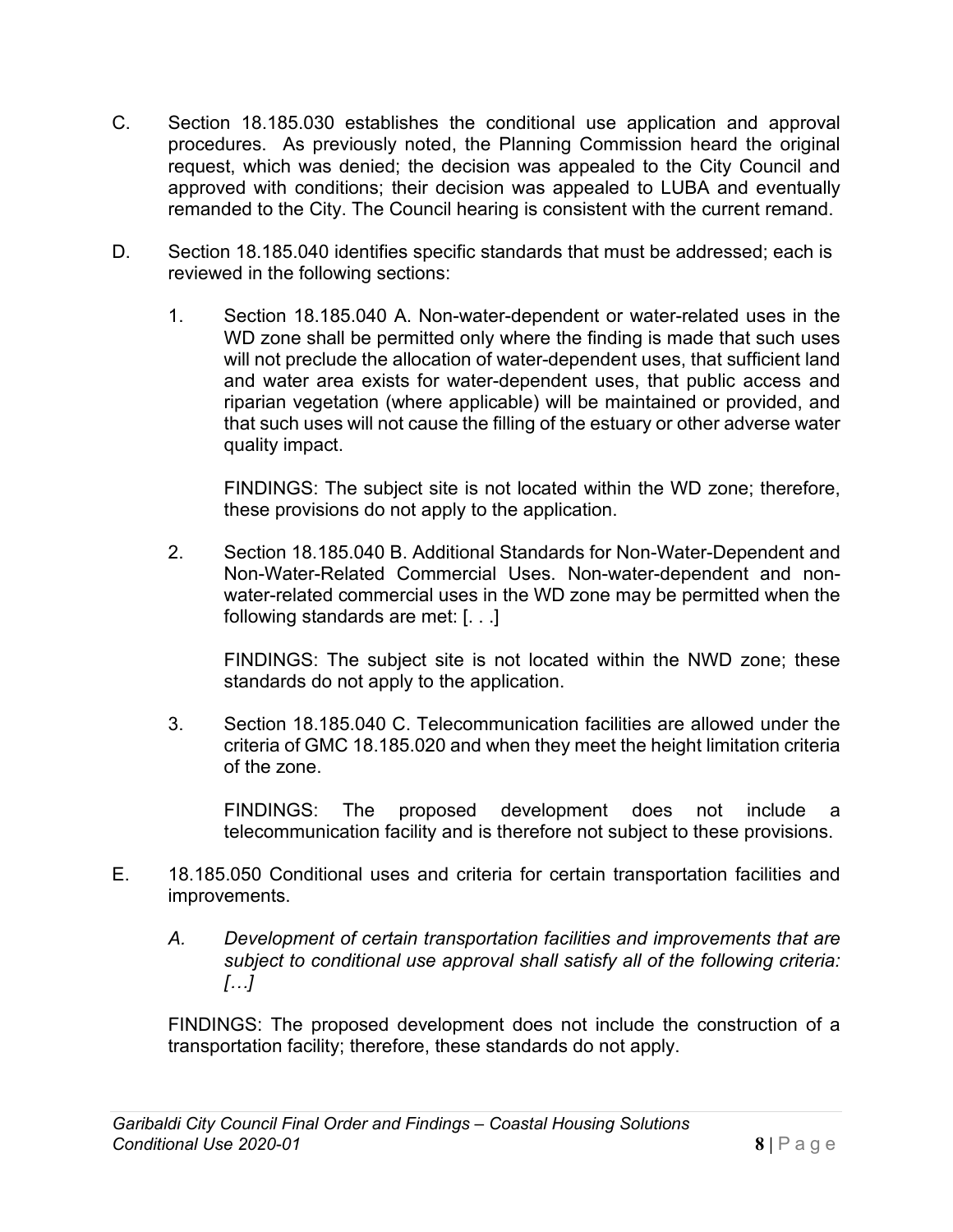#### III. APPLICABLE DEVELOPMENT REQUIREMENTS

- A. Standards applicable to the Medium Density Residential Zone (R-1) are contained in Chapter 18.15. Applicable provisions regarding the 48-units located within the R-1 zone are reviewed in the following subsections.
	- 1. 18.15.010 Purpose. The R-1 zone is intended to provide an area of primarily single-family homes, duplexes and manufactured homes, with apartments allowed as a conditional use.

FINDINGS: A portion of the proposed project is located within the R-1 zone and is therefore permitted subject to the approval of a conditional use.

2. 18.15.020 Uses permitted outright are identified in this Section.

FINDINGS: As noted, apartments are not permitted outright but subject to conditional use review.

3. 18.15.030 Conditional uses permitted. Subsection A. identifies "Multifamily dwellings" subject to GMC 18.110.010.

FINDINGS: The proposed 48-unit apartment portion of the proposed complex is identified as a multifamily residential development and, therefore, requires a conditional use permit.

- 4. 18.15.040 Standards and criteria. This Section contains specific standards and criteria applicable to all development in the R-1 zone. Each subsection is reviewed below.
	- a. 18.15.040.A. The minimum lot size for single-family dwellings, modular housing and manufactured dwellings shall be 5,000 square feet.

FINDINGS: This standard does not apply to the request.

b. 18.15.040.B. The minimum lot size for duplexes shall be 7,500 square feet.

FINDINGS: This standard does not apply to the request.

c. 18.15.040.C. The minimum lot size for a triplex shall be 10,000 square feet. The minimum lot size for multifamily dwellings, structures containing four or more dwelling units shall be 10,000 square feet for the first three dwelling units and 1,500 square feet for each dwelling unit thereafter.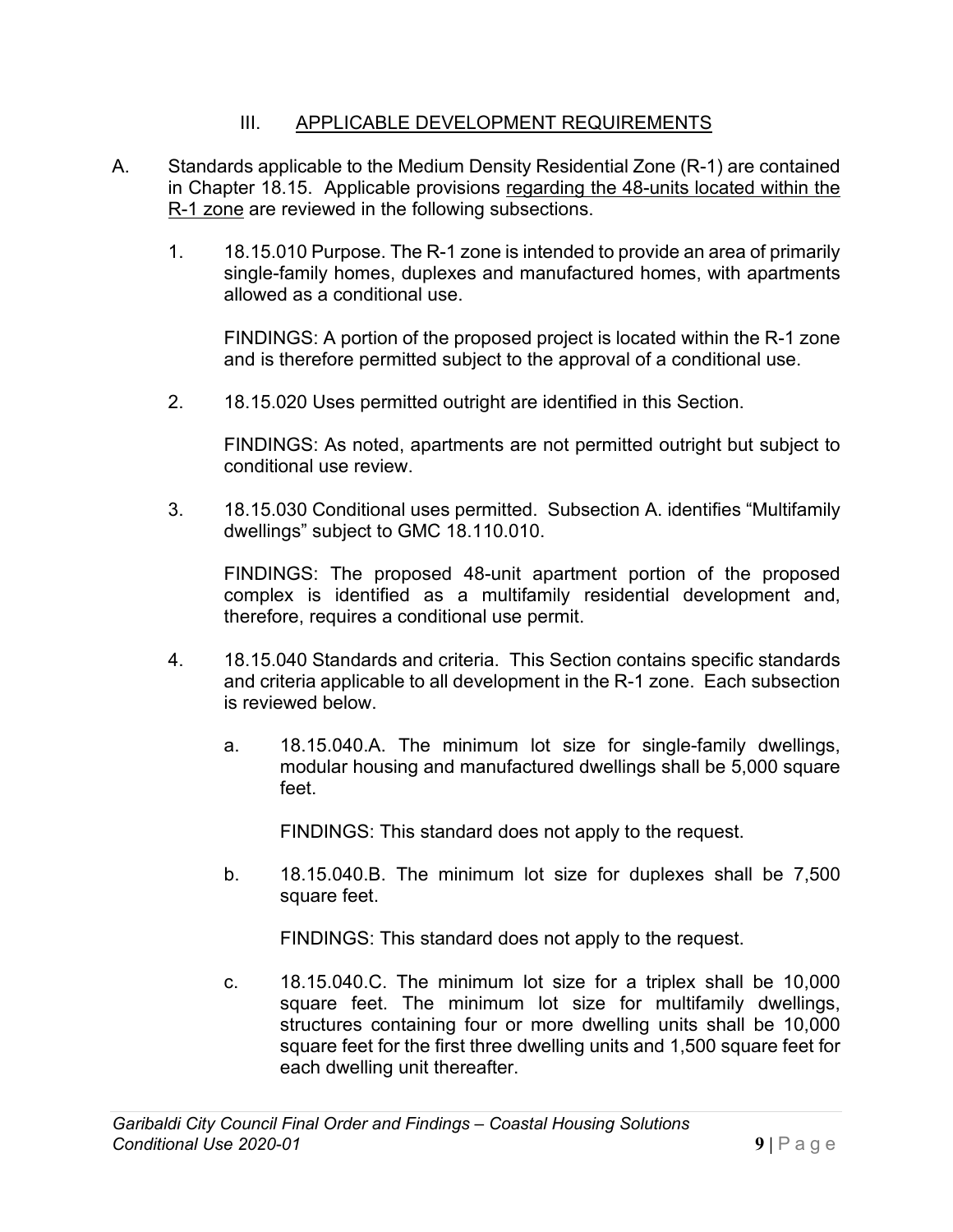FINDINGS: The R-1 zoned portion of the site contains approximately 124,581 square feet (sf) in area. Per calculations in this section, the site can support up to 79 dwelling units:  $124,581$  sf  $-10,000$  sf (3) units) = 114,581 sf  $/1,500$  sf/additional unit = 76 additional units; 3 units  $+76$  units = 79 units. The proposal calls for 48 units in the R-1 zone which is less than the maximum allowed. The Council finds the application satisfies this criterion.

d. 18.15.040.D. The minimum lot width shall be 30 feet.

FINDINGS: The property is approximately 200-feet in width, thereby exceeding the minimum width requirement. The Council finds the application satisfies this criterion.

e. 18.15.040.E. The minimum front yard shall be 10 feet.

FINDINGS: The R-1 zoned portion of the site is located on the north end of the property and does not abut the front lot line of a street; therefore, this provision does not directly apply.

f. 18.15.040.F. The minimum rear yard shall be five feet.

FINDINGS: In this case, multifamily development siting provisions in GMC 18.110.010.E. apply: a rear yard requirement of 10 feet for onestory structures and 15 feet for two-story structures. The closest structure in the R-1 zone is some 200+-feet from the rear property line, thereby exceeding the minimum requirements. The Council finds the application satisfies this criterion.

g. 18.15.040.G. The minimum side yard shall be five feet, except on a street side it shall be 10 feet.

FINDINGS: As noted, the proposal is subject to provisions in GMC 18.110.010.E. This section requires a side yard 5 feet for one-story structures and 10 feet for two-story structures. The structure closest to either side property line is 10-feet from the eastern property line. The Council finds the application satisfies this criterion.

h. 18.15.040.H. The maximum building height shall be 24 feet.

FINDINGS: This height limitation applies only to Buildings #2 to #6. Based on submitted calculations, no building exceeds the 24-foot height limitation as defined by Section GMC 18.05.030. The Council finds the application satisfies this criterion.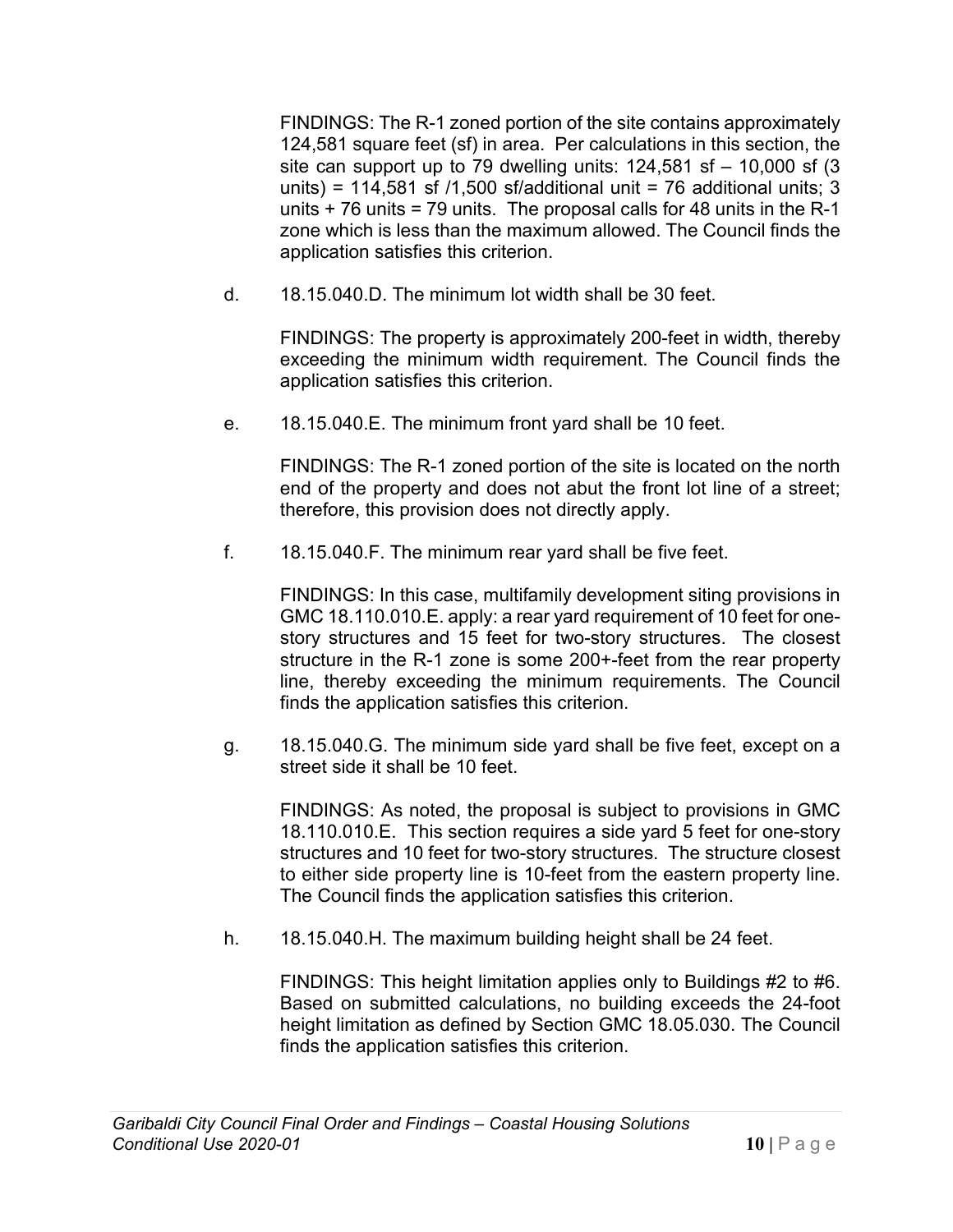i. 18.15.040.I. The total amount of the lot on which structures and other impervious surfaces may be constructed shall not exceed 50 percent.

FINDINGS: The R-1 zoned portion of the site contains 2.86 acres. Based on the submitted site plan and supporting calculations, the impervious surface is significantly below the 50% threshold. The Council finds the proposal complies with this requirement.

j. 18.15.040.J. Manufactured dwellings shall meet the requirements of GMC 18.155.010.

FINDINGS: As the project does not contain manufactured dwellings, this standard does not apply.

k. 18.15.040.K. Parking requirements of Chapter 18.125 GMC shall be adhered to.

FINDINGS: The parking requirements are addressed elsewhere in this report. For the purpose of this section, the Council finds the layout exceeds minimum requirements.

l. 18.15.040.L. A clear vision area on corner lots shall be provided and maintained pursuant to GMC 18.95.010.

FINDINGS: Since the site is not a corner lot, the provisions do not apply.

m. 18.15.040.M. Accessory uses and structures shall comply with GMC 18.135.010.

FINDINGS: There are no accessory uses or structures located in the R-1 portion.

- B. Standards applicable to the Commercial Zone (C-1) are contained in Chapter 18.15. Applicable provisions regarding the 18-units located within the C-1 zone are reviewed in the following subsections.
	- 1. 18.25.020 Uses permitted outright are identified in this Section.

FINDINGS: As noted, apartments are not permitted outright but subject to conditional use review.

2. 18.25.030 Conditional uses permitted. Subsection G. identifies "multifamily dwellings" subject to provisions in GMC 18.110.010.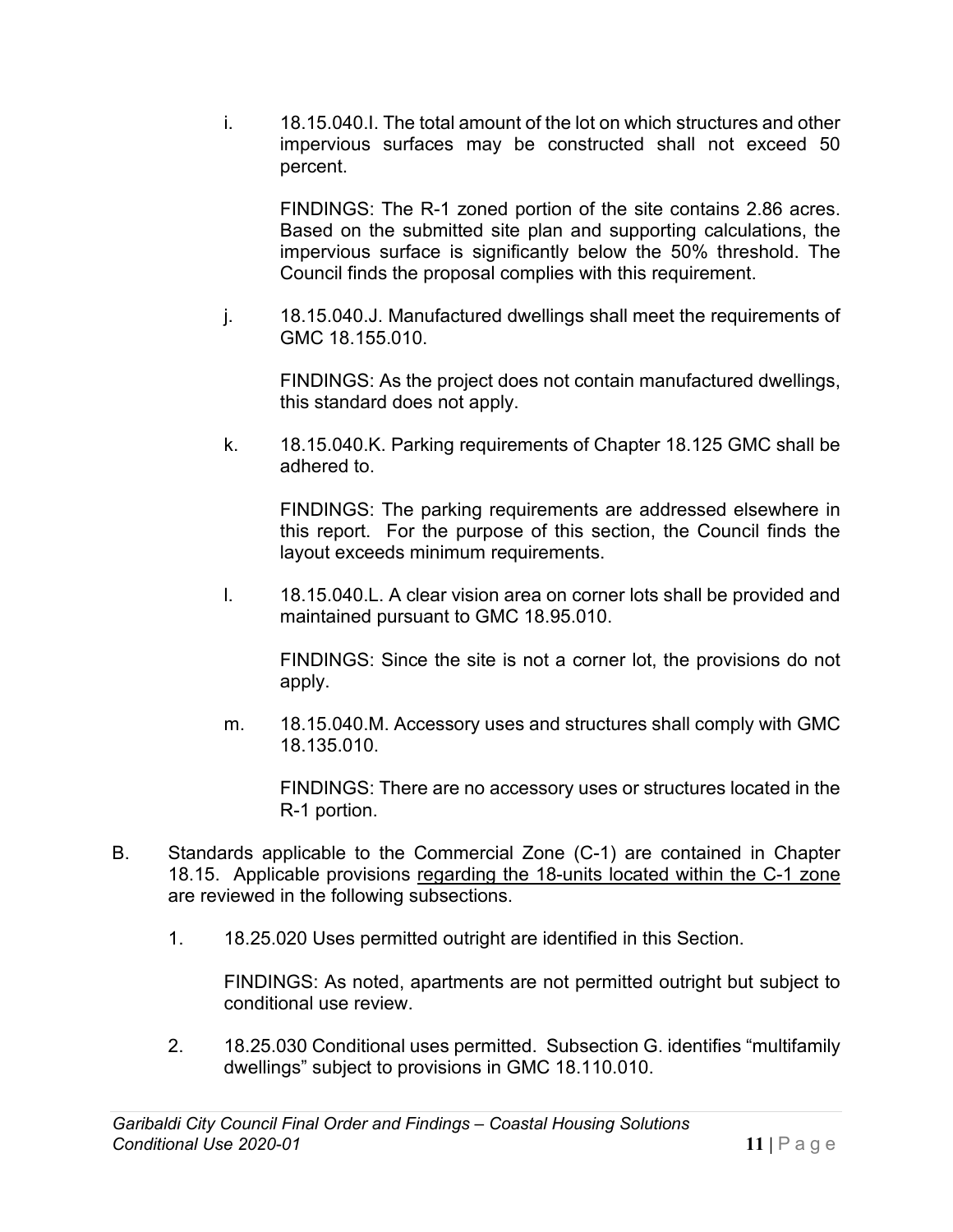FINDINGS: The proposed apartment complex is a multifamily residential development and, therefore, requires a conditional use permit.

- 3. 18.25.040 Standards and criteria. This Section contains specific standards and criteria applicable to all development in the C-1 zone. Each subsection is reviewed below.
	- a. 18.25.040.A. Minimum lot size: none.

FINDINGS: The parcel complies with the standard.

b. 18.25.040.B. Yards and Setbacks. For residential uses, the requirements shall be the same as in the R-1. The minimum yard depth for portions of the property abutting a residential zone will be 15 feet.

FINDINGS: Structures in the C-1 zone are setback approximately 75-feet to the front property line, thereby exceeding the minimum 10 foot requirement. Based on the submitted site plan and prior comments in items A.4.f. and g., above, the proposal complies with the minimum side and rear yard setback requirements. The Council finds the application satisfies this criterion.

c. 18.25.040.C. Building Height. Maximum building height shall be 30 feet. Maximum building height allowed outright shall be 30 feet. Any building exceeding 30 feet in height shall be reviewed following the standards and procedures for conditional uses under Chapter 18.185.

FINDINGS: This height limitation applies only to Building #1. Based on submitted calculations, the building will not exceed the 30-foot height limitation as defined by Section GMC 18.05.030. The Council finds the application satisfies this criterion. In addition, regarding buildings and improvements, there is no maximum impervious surface requirements. However, based on the submitted site plan and supporting calculations, the improvements do not exceed 40% of the 0.76-acre C-1 zoned portion of the site.

d. 18.25.040.D. Outdoor sales and service areas not requiring conditional use approval shall be approved by the Planning Commission.

FINDINGS: This subsection does not apply as the proposed residential development does not include outdoor sales and service areas.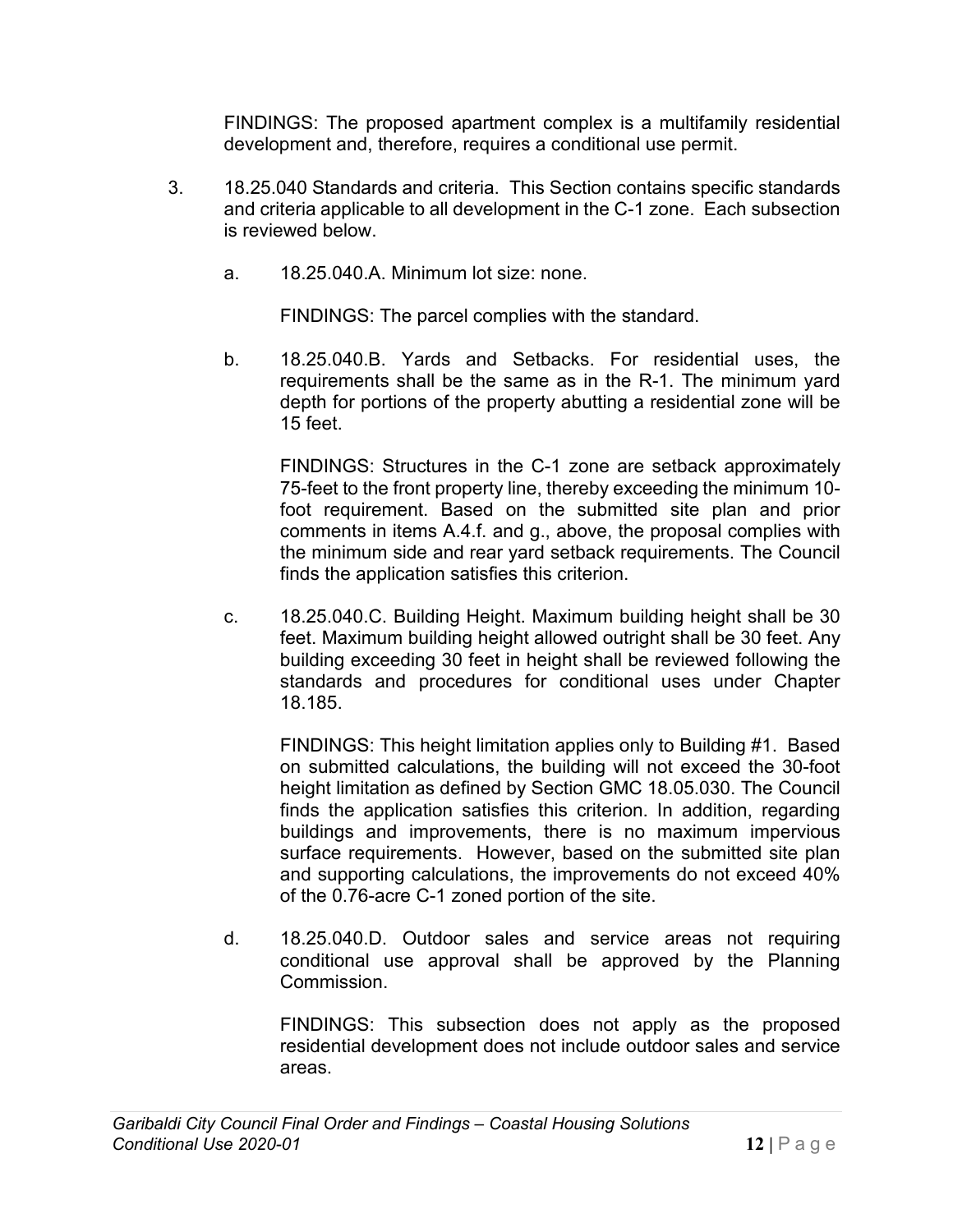e. 18.25.040.E. All uses shall meet the parking and sign requirements of this title.

FINDINGS: The parking requirements are addressed elsewhere in this report. For the purpose of this section, the Council finds the layout exceeds minimum requirements. Signs must comply with provisions in GMC 18.120 and are subject to a separate review process.

f. 18.25.040.F. The minimum lot size for a triplex shall be 10,000 square feet. The minimum lot size for multifamily dwellings (four dwelling units or more) shall be 10,000 for the first three units and 1,500 for each unit thereafter. The planning commission may allow up to 50 percent additional dwelling units (up to 39 dwelling units per acre) for senior citizen or adult disabled housing.

FINDINGS: The C-1 zoned portion of the site contains approximately 33,106 square feet (sf) in area. Per calculations in this section, the site can support up to 18 dwelling units:  $33,106$  sf  $- 10,000$  sf (3) units) = 23,106 sf  $/1,500$  sf/additional unit = 15 additional units; 3 units  $+15$  units = 18 units. The proposal calls for 18 units in the C-1 zone which does not exceed the maximum number allowed. The Council finds the application satisfies this criterion.

g. 18.25.040.G. There shall be no minimum yard requirements for housing developments in the C-1 zone. Senior citizens and/or adult disabled housing shall provide a minimum of 10 percent of the lot area in maintained landscaping. Family-oriented housing developments shall provide a minimum of 20 percent of the lot area in maintained landscaping. In addition, such developments shall provide a fenced playground which, in the view of the planning commission, is capable of serving the number of projected children.

FINDINGS: The layout includes an enclosed playground adjacent to Building #1, at the south end of the site. A dedicated pedestrian walkway will serve this area (see Sheet C3.0).

Comments made during the hearing expressed concern as to the location of the playground near the Highway. For the record, the play area is located some 55-feet to the front property line and approximately 70-feet to the paved Highway surface. The Council finds that, in combination with fencing, this distance appears more than adequate to maintain play area safety and thereby satisfies the criterion.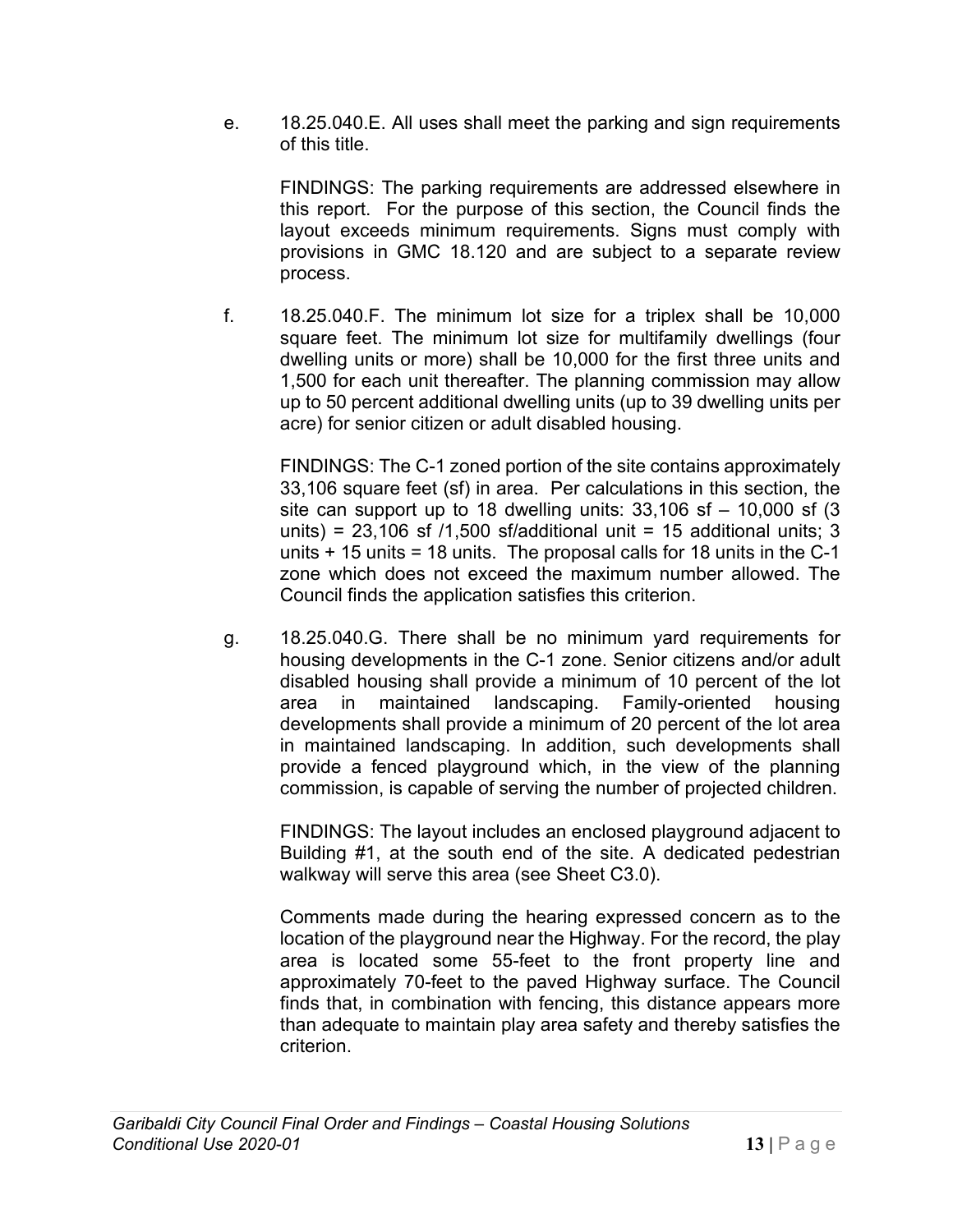- C. The northern portion of the site contains steep slopes and is subject to provisions in Chapter 18.80 – Hillside Overlay Zone (HOZ). Compliance with the applicable provisions is reviewed in the following subsections. Testimony at the May Commission hearing indicated a portion in the southeast corner of the site may also be subject to the Overlay Zone provisions.
	- 1. Section 18.80.010 Purpose. The purpose of the hillside overlay zone. Provisions apply to all areas of the city where the slope of the land is 20 percent or greater. The intent of the zone is to establish special criteria and procedures for development in a way that the potential for property damage and adverse impacts on the natural environment are reduced.

FINDINGS: Since the slopes on portions of the property exceeds 20%, the proposed development is, therefore, subject to provisions in Chapter 18.80.

2. 18.80.020 Area affected. Areas of land with a slope of more than 20 percent are identified on a map titled "Slope, Garibaldi, Oregon" which is contained in the comprehensive plan of the city of Garibaldi.

FINDINGS: Again, as portions of the subject site exceed 20% in slope, the overlay zone provisions apply.

3. 18.80.030 Development and uses permitted. Any use permitted outright or conditional use permitted in the underlying zone may be permitted within the boundaries of the hillside overlay zone.

FINDINGS: The applicant is seeking approval of a conditional use permit to construct the proposed multifamily development.

4. 18.80.040 Procedure. The requirements of the hillside overlay zone shall be met prior to the issuance of a building permit. The requirements of this section shall also be met in conjunction with any request for approval of a subdivision, or a major or minor partition, or planned unit development.

FINDINGS: These are administrative provisions that apply to the project, and, if approved, the developer is required to comply with the requirements. These requirements apply to all parts of the property that contain slopes exceeding 20%.

- 5. 18.80.050 Development and use criteria. Provisions in this section apply to the entire site and are reviewed below:
	- a. 18.80.050.A. The city planner, at the direction of the city council, shall require the following reports be provided by an applicant who proposes to develop land within the hillside overlay zone. The cost of all reports shall be borne by the applicant.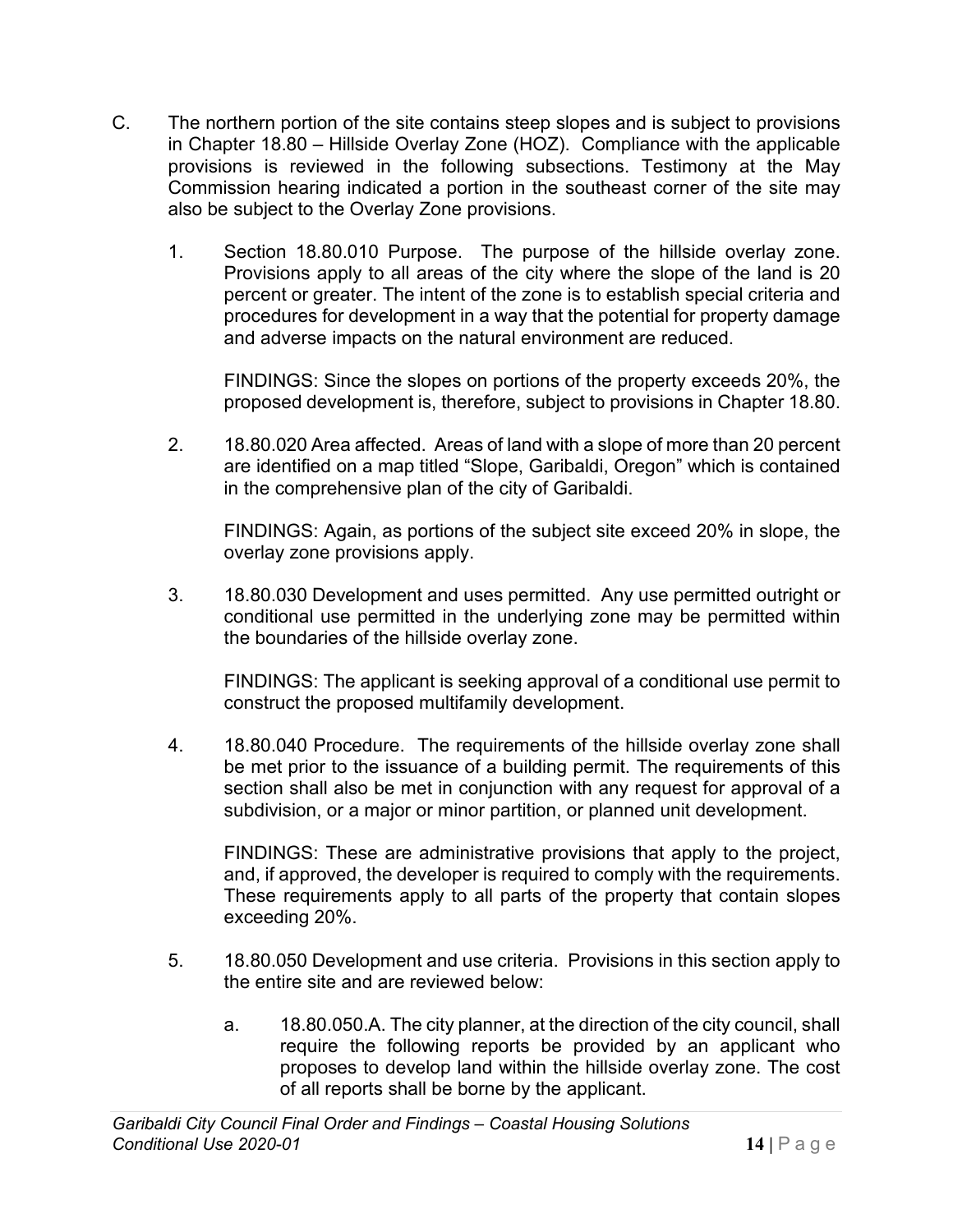- 1. Geologic Site Investigation.
- 2. Grading Plan. This plan shall include the following information:
- 3. Erosion Control Plan. This plan shall describe measures to be taken to stabilize slopes and minimize soil erosion during construction.

FINDINGS: A licensed Professional Engineer prepared a geotechnical report (applicant Attachment C). As previously noted, the report finds the topography and soil composition can accommodate the proposed development. In addition, the engineer prepared a grading and erosion control plan submitted as sheet C8.0. Additional reports may be required to address additional hillside areas.

Again, provisions in Chapter 18.80 apply to the newly identified hillside area. Consistent with requirements in Section 18.80.040. the applicant shall submit the information required by this Chapter prior to the City issuing a building permit. Provided this occurs, the Council finds the application satisfies this criterion.

- b. 18.80.050.B. The following requirements are applicable to geologic site investigations:
	- 1. The burden of proof shall be upon the applicant to show construction feasibility in hazardous areas.
	- 2. Where a site investigation report concludes that an engineering solution will solve an indicated problem, the building official shall require that the additional standards and requirements set forth in the geologic hazard report be a requirement of the building permit.
	- 3. Where the proposed development includes grading, the site investigation report shall include conclusions and recommendations concerning grading procedures as well as conclusions and recommendations concerning the adequacy of sites and streets to be developed by the proposed grading.
	- 4. The city planner may recommend to the city council/planning commission an independent review of the site report, particularly where the geologist or engineer has a financial interest in the property to be developed. The council/commission may require the preparation of such a report prior to issuance of a building permit. The cost of the independent review shall be borne by the property owner or developer.
	- 5. The degree of protection from problems caused by geologic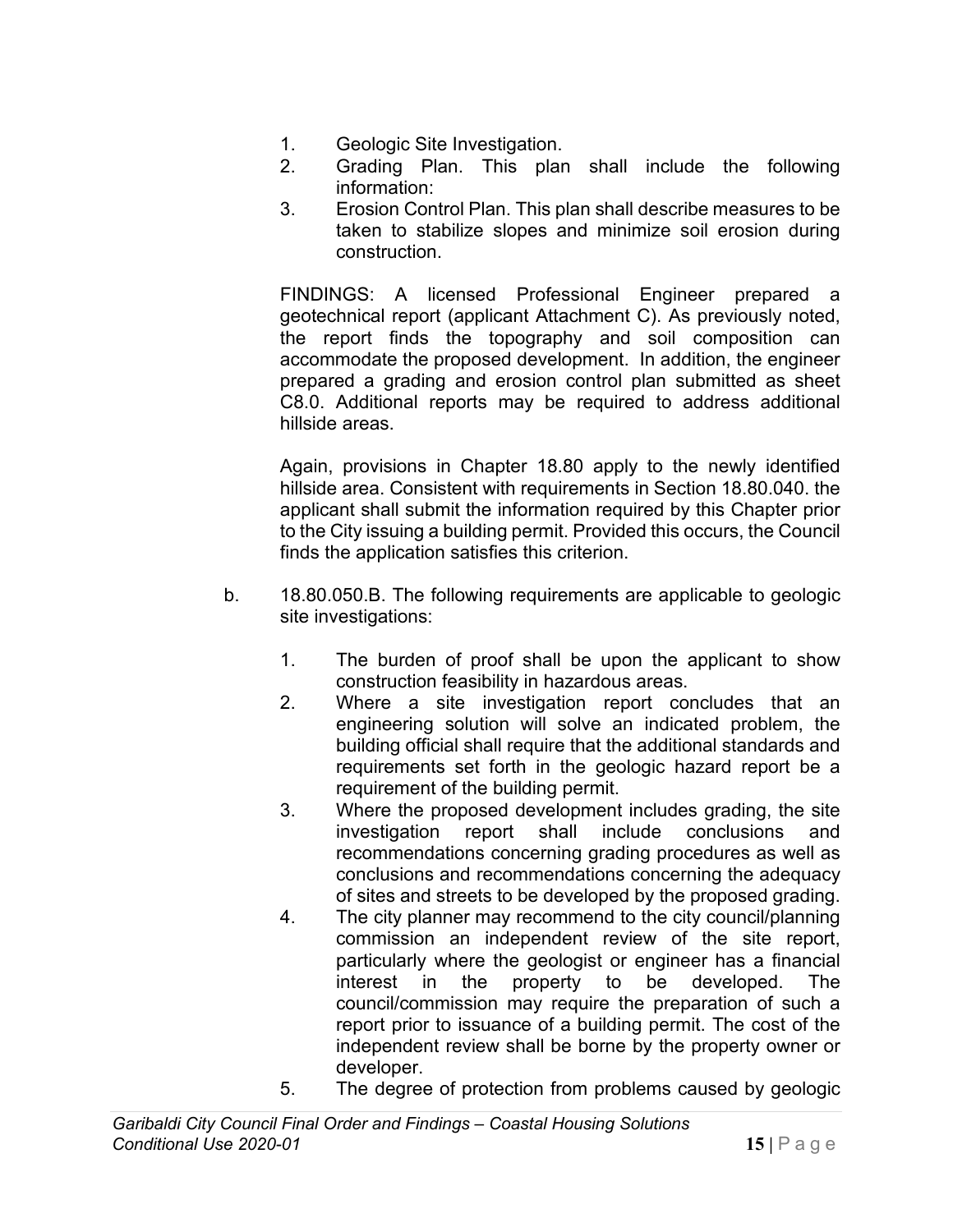hazards required by this section is considered reasonable for regulatory purposes.

FINDINGS: The site grading was designed to mitigate any potential hazards associated with the development, including addressing potential concerns related to the site's grading. The applicant acknowledged the City may require additional site-specific investigations as part of the building permit process and that the material may be reviewed by other professionals. For the record, these are administrative procedures related to the development. The Council finds the application satisfies this criterion.

- c. 18.80.050.C. The following requirements are applicable to activities undertaken in conjunction with a grading plan:
	- 1. Cuts.
		- a. The slope of cut surfaces shall be not steeper than is safe for intended use and shall be not steeper than two horizontal to one vertical unless the applicant submits a geologic site investigation report stating the site has been investigated and giving an opinion that a cut at a steeper slope will be stable and not create a hazard to public or private property.
		- b. Cuts shall not remove the toe of any slope where a potential landslide or erosion hazard exists.
	- 2. Fills.
		- a. Fill slopes shall not be constructed on natural slopes steeper than two horizontals to one vertical.
		- b. The ground surface shall be prepared to receive fill by removing vegetation, noncomplying fill, topsoil and other unsuitable materials, scarifying to provide a bond with the new fill and, where slopes are steeper than five to one and the height is greater than five feet, by benching into sound bedrock or other competent materials as determined by a soils engineer.
		- c. Detrimental amounts of organic material shall not be permitted in structural fills. No rock or similar material greater than 12 inches in diameter shall be placed in a structural fill. The building official may permit placement of larger rock if a soils engineer designs a method of placement, continually inspects the placement and certifies the stability of the fill.
		- d. Fills will be compacted to a minimum of 90 percent of maximum density as determined by Uniform Building Code Standard No. 70-1. An engineer shall certify all structural fill as meeting minimum bearing capacity for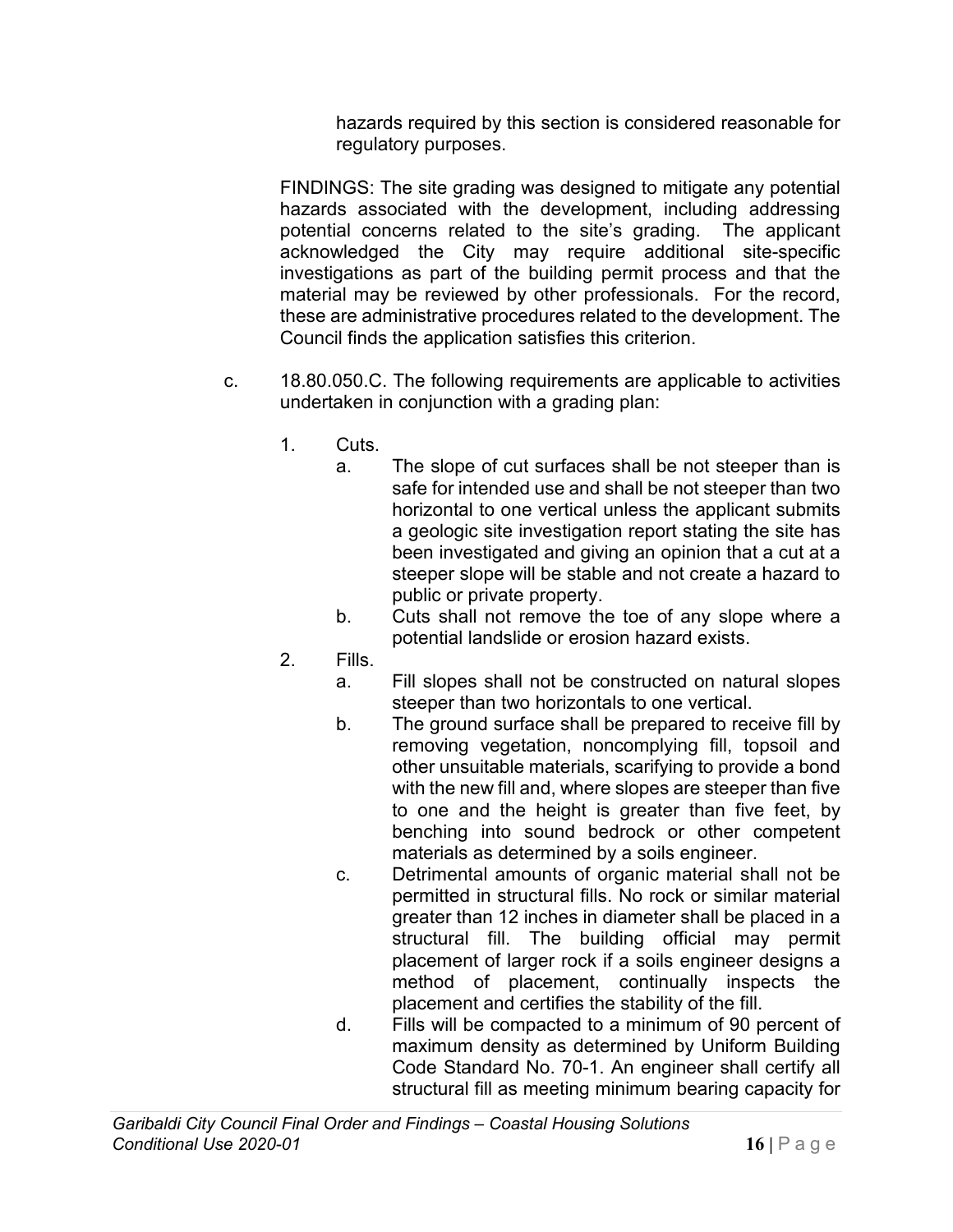#### the intended use.

FINDINGS: The geotechnical report indicates the proposed grading is safe for the intended use. Further, the earthwork was designed to comply with these standards. This material will be reviewed further when final engineering and building plans are submitted. With these additional reviews, the Council finds the application satisfies this criterion.

- d. 18.80.050.D. The following requirements are applicable to drainage facilities:
	- 1. All cut and fill slopes shall be provided with subsurface drainage as is necessary for stability.
	- 2. All roof and foundation drainage must be collected, controlled, and directed to either a city street, a storm drain or to a natural drainageway if it is acceptable to the public works director.
	- 3. Other alternative methods of storm water disposal may be approved by the public works director.

FINDINGS: The on-site stormwater conveyance and drainage system was designed by a licensed professional to comply with City stormwater management standards. While this criterion is satisfied, based upon the submitted application materials, compliance will be confirmed when engineering plans are submitted prior to receiving a building g permit.

- e. 18.80.050.E. Erosion Control Measures. The following standards are a minimum requirement for the purposes of minimizing soil erosion. The final program for soil stabilization may vary as site conditions and development programs warrant. These minimum guidelines are not intended to resolve all project soil erosion conditions. The applicant is responsible for containing all soil on the project site.
	- 1. Prior to approval of building permit, only the removal of existing vegetation may be carried out for surveying or planning of structures. Cutting of deciduous trees over six inches in diameter and conifers over four inches at a height of four and one-half feet above ground level shall only be carried out after the approval of the building permit.
	- 2. If topsoil is to remain stockpiled during a rainy season, seeding or other stabilization measures are required.
	- 3. All areas that will, by necessity, be left bare after September 30th shall be seeded to a cover crop (i.e., cereal rye, annual rye grass, perennial rye grass). Mulching is an alternative to seeding.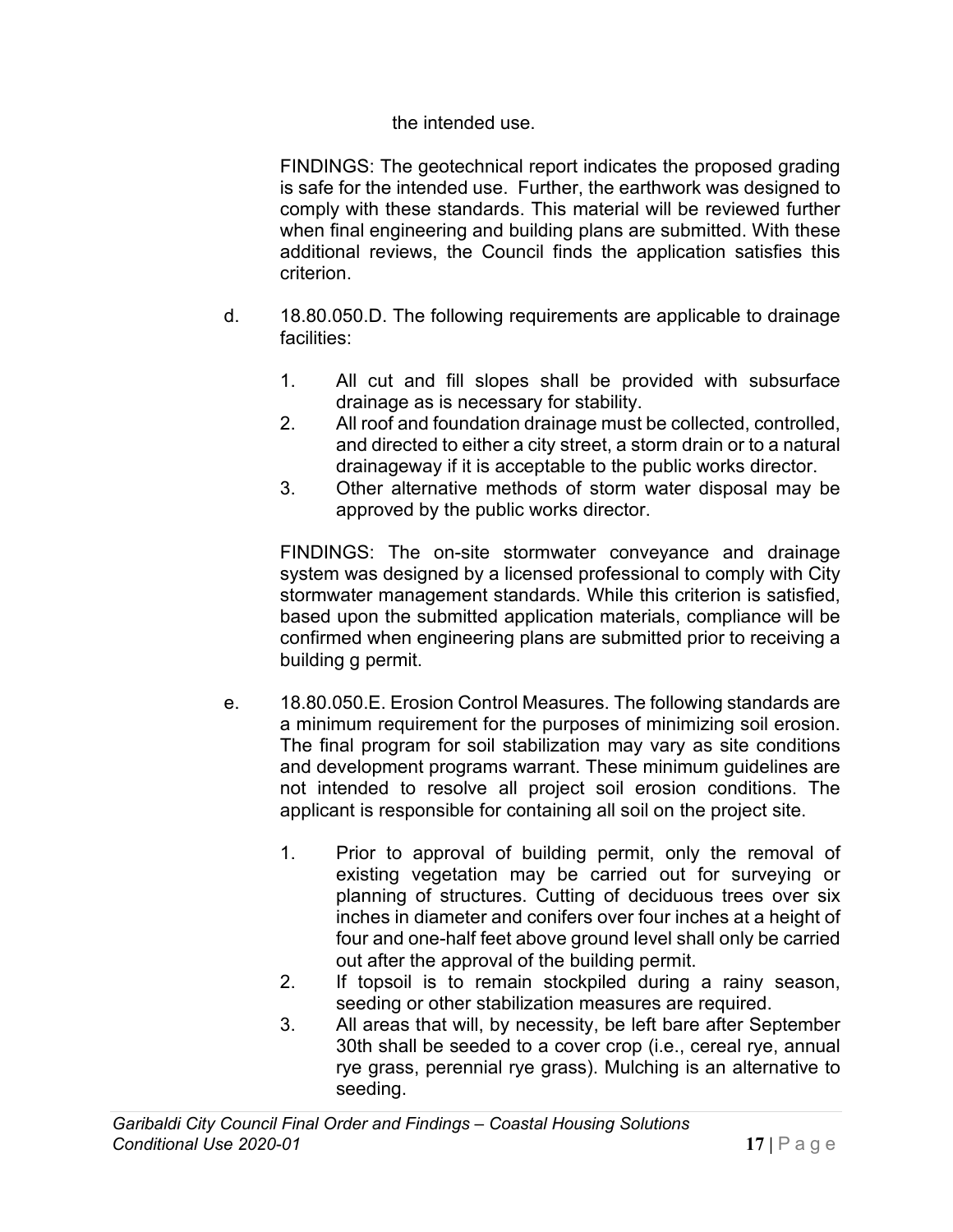- 4. Means shall be devised to prevent sediment laden water from entering any storm sewer facilities.
- 5. Vegetation shall be established as soon as possible after completion of grading. The building official may require the use of matting prior to seeding on certain slopes.

FINDINGS: These are management requirements related to the development of site; the developer must comply with these provisions.

f. 18.80.050.F. Minimum Lot Size. The minimum lot size for any structure in the hillside overlay zone shall be 8,000 square feet. Where the property proposed for development consists of smaller contiguous lots, such lots shall be aggregated to meet this minimum lot size.

FINDINGS: The Council finds the application satisfies this criterion as the 3.62-acre parcel exceeds the minimum area requirement.

g. 18.80.050G. Maximum Lot Coverage. The total amount of the lot on which structures and other impervious surfaces may be constructed shall not exceed 40 percent.

FINDINGS: The site is 3.62 acres, of which 1.45 acres are proposed to be impervious surface. This works out to 40.05% of the site's surface  $(1.45/3.62)$  x 100 = 0.4005). Testimony indicated removal of two parking spaces would ensure compliance with Section 18.80.050.G. Given the calculations are based on preliminary information where exact measurements may not be available, the Council finds it appropriate to allow the developer an option to either eliminate two parking spaces, or provide calculations during through the permitting process that show the development will not exceed the 40% threshold. Provided the developer exercises one the two options, the Council finds the application satisfies this criterion. As a further note, for the primarily affected area in the R-1 zone, the submitted site plan and calculations show the impervious surface is well below the 40% maximum.

h. 18.80.050.H. Yard Requirements. The minimum yard requirement for the yard abutting a street or vehicular access way is five feet. Where this standard is used, the minimum rear yard, or yard opposite the yard abutting the street or vehicular access way, shall be 30 feet. The minimum side yard shall be 10 feet.

FINDINGS: The front yard abutting East Garibaldi Avenue is over 80 feet in depth, thereby exceeding the requirement. Further, based on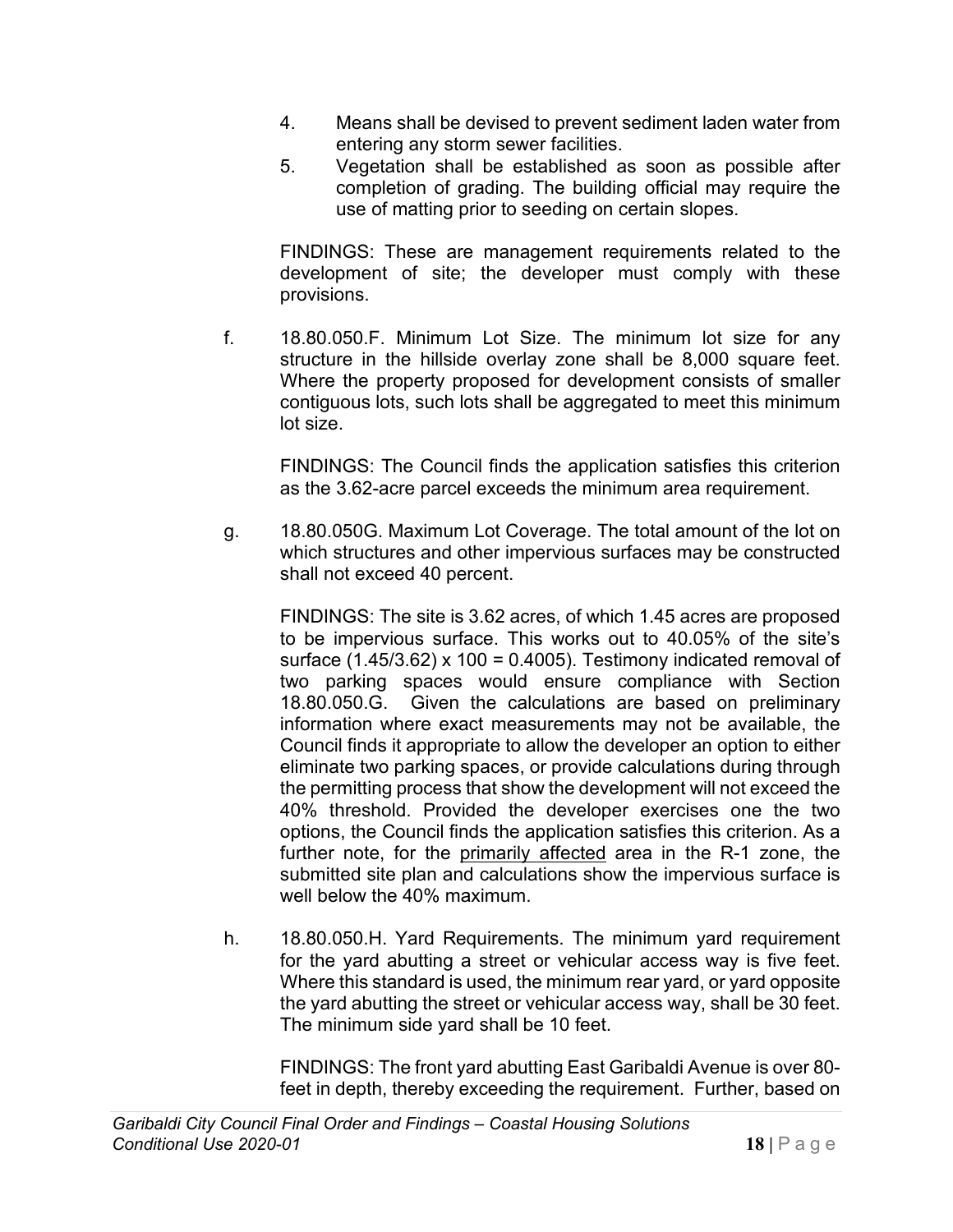the submitted site plan and information, the Council finds the application satisfies this criterion as the buildings meet or exceed the identified minimum setback requirements.

- i. 18.80.050.I. Building Height. Within the hillside overlay zone, building heights of structures other than accessory buildings shall be as follows:
	- 1. Structures which are located below or downslope from the street, road, or vehicular access way shall have a maximum height of 16 feet above the centerline of the adjacent street, road or access way.
	- 2. Structures other than those described in subsection (I)(1) of this section shall adhere to the height requirements of the underlying zone.
	- 3. Upon completion of construction of structures 16 feet or higher, the applicant shall submit to the city's planner an elevation certificate affirming the height standard.

FINDINGS: The structures are not proposed to be located below or downslope from the street. As previously noted, the structures do not exceed the height limitations in their respective zones.

j. 18.80.050.J. Uncovered vehicle access structures such as bridges may be located in the front yard setback.

FINDINGS: The development does not include uncovered vehicle access structure.

- D. Chapter 18.110 addresses specific multifamily or apartment siting criteria. Section 18.110.010 notes that in any zone where a multifamily dwelling, condominium or apartment structure is proposed, the Planning Commission shall review the plans under the following criteria:
	- 1. 18.110.010.A. The placement of the structure takes advantage of natural features such as streams, shorelines, or hillsides. Existing trees are retained whenever feasible.

FINDINGS: Based on material submitted by the applicant, the existing vegetation will be retained and incorporated into the site design wherever feasible. It is also noted the improvements are clustered to maximize the available open space and will maintain at least a 15-foot setback from onsite drainages. To ensure existing trees will remain (where feasible), the Council finds the developer will be required to submit a landscaping plan along with the engineering and building plans.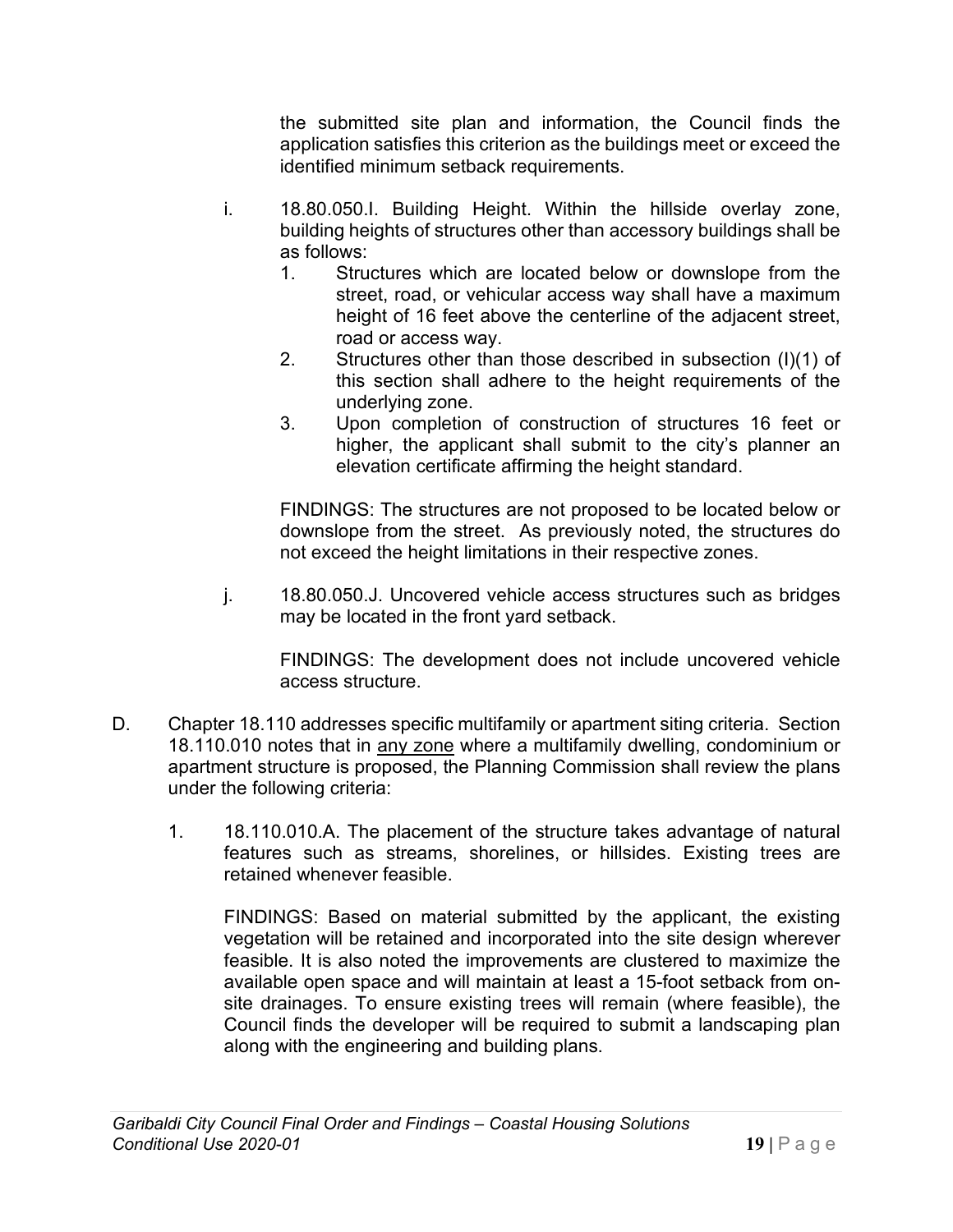2. 18.110.010.B. Ingress and egress points shall be located so as to minimize impact on any adjacent residential uses. In the downtown area, access shall be limited wherever possible to side streets, rather than Garibaldi Avenue.

FINDINGS: There is a single point of ingress/egress from East Garibaldi Avenue; adjacent residential streets will not be used. The Council finds the application satisfies this criterion.

3. 18.110.010.C. Parking areas are located to minimize impact on any adjacent residential uses. Parking areas that provide for eight or more vehicles shall be screened from adjacent residential uses by means of a fence or sight-obscuring hedge.

FINDINGS: The parking area is located interior to the site and is separated from the adjacent residential developments to the east by Building #3 and Building #5. Additionally, there will be sight-obscuring privacy fences installed along the perimeter will provide additional screening, especially to reduce vehicle headlight glare. The Council finds the application satisfies this criterion.

4. 18.110.010.D. In the R-1 zone, a minimum of 25 percent of the lot area shall be devoted to natural open space or landscaping. In the C-1 zone, a minimum of 20 percent of the lot area shall be devoted to natural open space or landscaping for family-oriented developments, and 10 percent of the lot area shall be devoted to natural open space or landscaping for senior citizen/adult handicapped housing. A fenced playground shall be provided for all family-oriented developments.

FINDINGS: The property's R-1 zoned portion contains approximately 124,581 square feet of area while the C-1 portion contains approximately 33,106 square feet. The site consists of approximately 40% impervious surface with the remaining area in natural open space, recreation area, or landscaping. The Council finds the application satisfies this criterion as this area exceeds the minimum standards.

- 5. 18.110.010.E. Where the proposed structure is located in a residential zone or abuts a residential zone, the following setbacks shall be met:
	- E.1. Front yard: one-story structure, 10 feet; two-story structure, 15 feet;

FINDINGS: Front yard is defined as a yard between the side lot lines and measured horizontally at right angles to the front lot line from the front lot line to the nearest point of a building or other structure. Any yard meeting this definition and abutting a street shall be considered a front yard. The R-1 zoned portion of the subject site does not abut the front lot line or the street.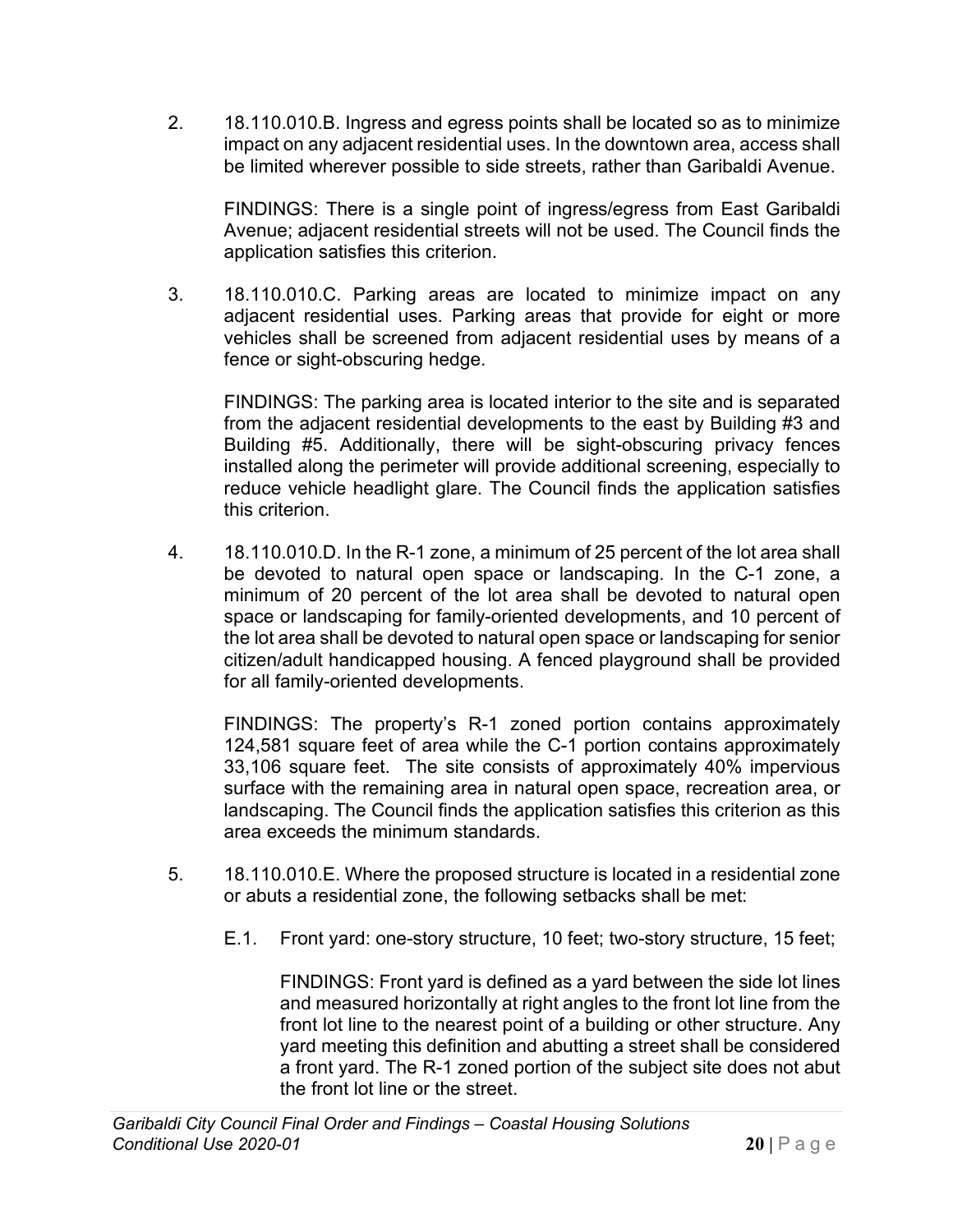However, the front yard standard in GMC 18.110.010.E.1 also applies to structures that abut residential zones. The structures in the C-1 zoned portion of the site maintain a 75-foot setback from the street, thereby exceeding the 15-foot minimum requirement. The Council finds the application satisfies this criterion.

E.2. Rear yard: one-story structure, 10 feet; two-story structure, 15 feet;

FINDINGS: The structure closest to the rear property line within the R-1 zone is the enclosed recreation area which is over 200-feet from the rear property line. This standard is satisfied.

E.3. Side yard: one-story structure, five feet; two-story structure, 10 feet.

FINDINGS: The structure closest to either of the two side property lines within the R-1 zone is 10'-0" feet from the property line. This standard is satisfied.

6. 18.110.010.F. In the downtown core area, multifamily or apartment complexes shall include a commercial use with frontage on U.S. 101.

FINDINGS: The subject site is not located within the downtown core area; this standard does not apply.

7. 18.110.010.G. Vegetation that attains a mature height of six feet may be required in order to screen the development from adjacent dwellings.

FINDINGS: The applicant will install a sight-obscuring fence. The Council finds no additional screening is required.

- E. Chapter 18.125 contains the automobile parking standards. The purpose of this Chapter (18.125.010) is to provide basic and flexible standards for the development of vehicle and bicycle parking. Each applicable subsection is reviewed below:
	- 1. 18.125.020 Applicability. All development subject to review including development of parking facilities, shall comply with the provisions of this chapter.

FINDINGS: The proposed development includes the construction of a 95 stall parking area. Therefore, the development standards established in GMC 18.125 apply.

2. 18.125.030 Vehicle parking - Minimum standards by use. Table 18.125.030, establishes the Minimum Required Parking by Use. For multi-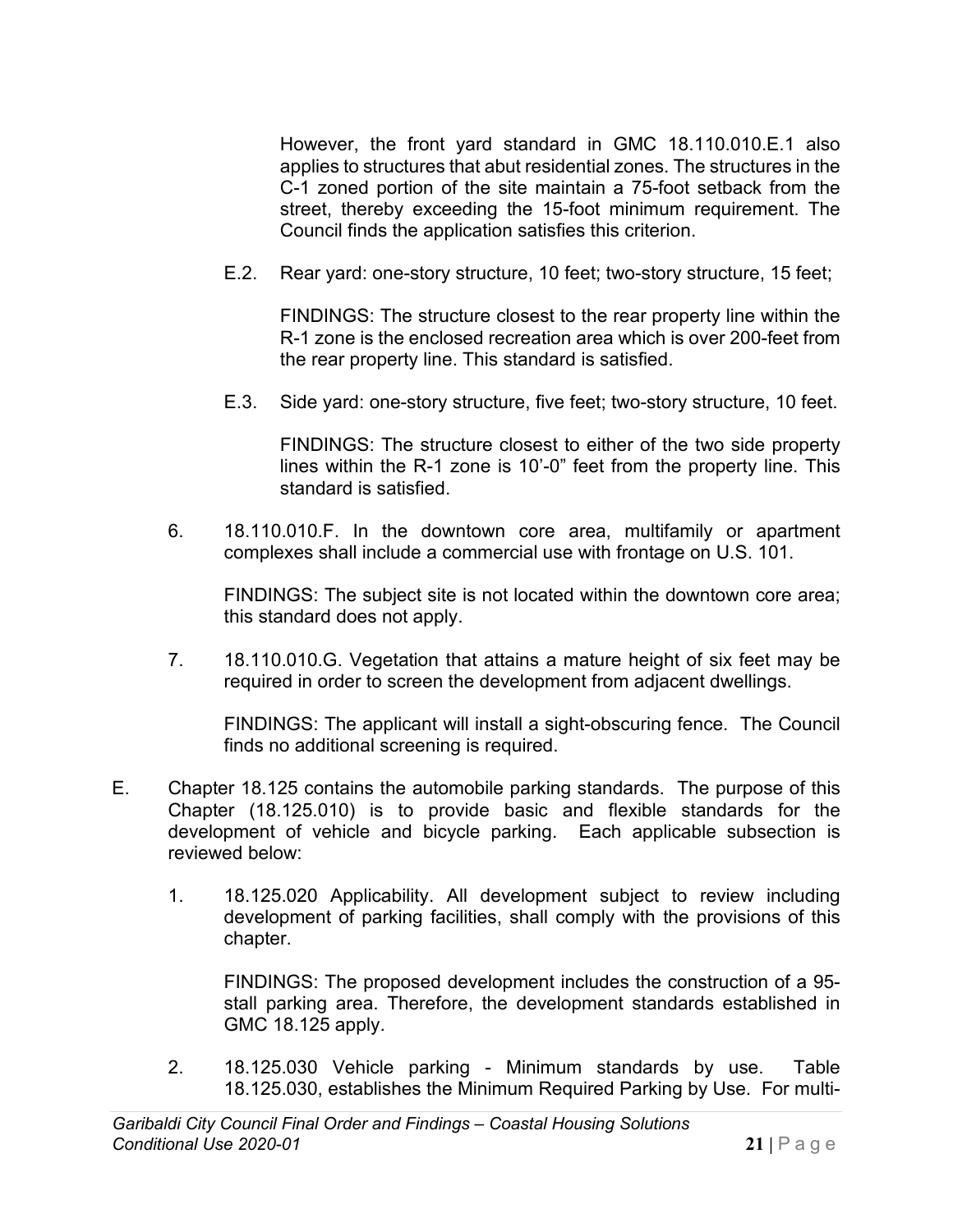family projects the standards are: 1 space per studio or 1-bedroom unit; 1.5 spaces/unit per 2-bedroom unit; and, 2 spaces/ per 3-bedroom or larger unit

FINDINGS: The proposed project contains 24 studio units, 37 one-bedroom units, and 5 two-bedroom units. Per the parking requirements in Table 18.125.030, a total of 69 spaces are required. The site plan (sheet C3.0) includes 95 parking spaces which exceeds the minimum requirement. Even if two spaces are eliminated to meet the impervious surface area requirement, the 93-space parking area still exceeds the minimum requirement. The Council finds the application satisfies this criterion.

- 3. Section 18.125.040 identifies minimum accessible parking requirements. The applicable subsections are reviewed, below:
	- a. 18.125.040 A. Accessible parking shall be provided for all uses in accordance with the standards in Table 18.125.030; parking spaces used to meet the standards in Table 18.125.040, Minimum Number of Accessible Parking Spaces, shall be counted toward meeting offstreet parking requirements in Table 18.125.030;

FINDINGS: The proposed site contains 95 parking stalls. Per Table 18.125.040, a total of four ADA-compliant parking stalls are required. Three of these stalls need to be accessible stalls with access aisles, and one needs to be a van accessible stall. As shown on the attached site plan (sheet C3.0), the applicant is proposing to install a total of 11 ADA-compliant parking stalls. Of these 11 stalls, five are van accessible. The Council finds the application satisfies this criterion.

b. 18.125.040 B. Such parking shall be located in close proximity to building entrances and shall be designed to permit occupants of vehicles to reach the entrance on an unobstructed path or walkway;

FINDINGS: ADA-compliant parking stalls will be located at each building (sheet C3.0). All but one of the ADA-compliant stalls are proposed in pairs of two that are served by a dedicated pathway from the parking stalls to the building entrance. The Council finds the application satisfies this criterion.

c. 18.125.040 C. Accessible spaces shall be grouped in pairs where possible;

FINDINGS: All of the accessible spaces are proposed to be clustered around the site in groups of two stalls. The one exception is the accessible stall serving Building #3. On balance, The Council finds the application satisfies this criterion.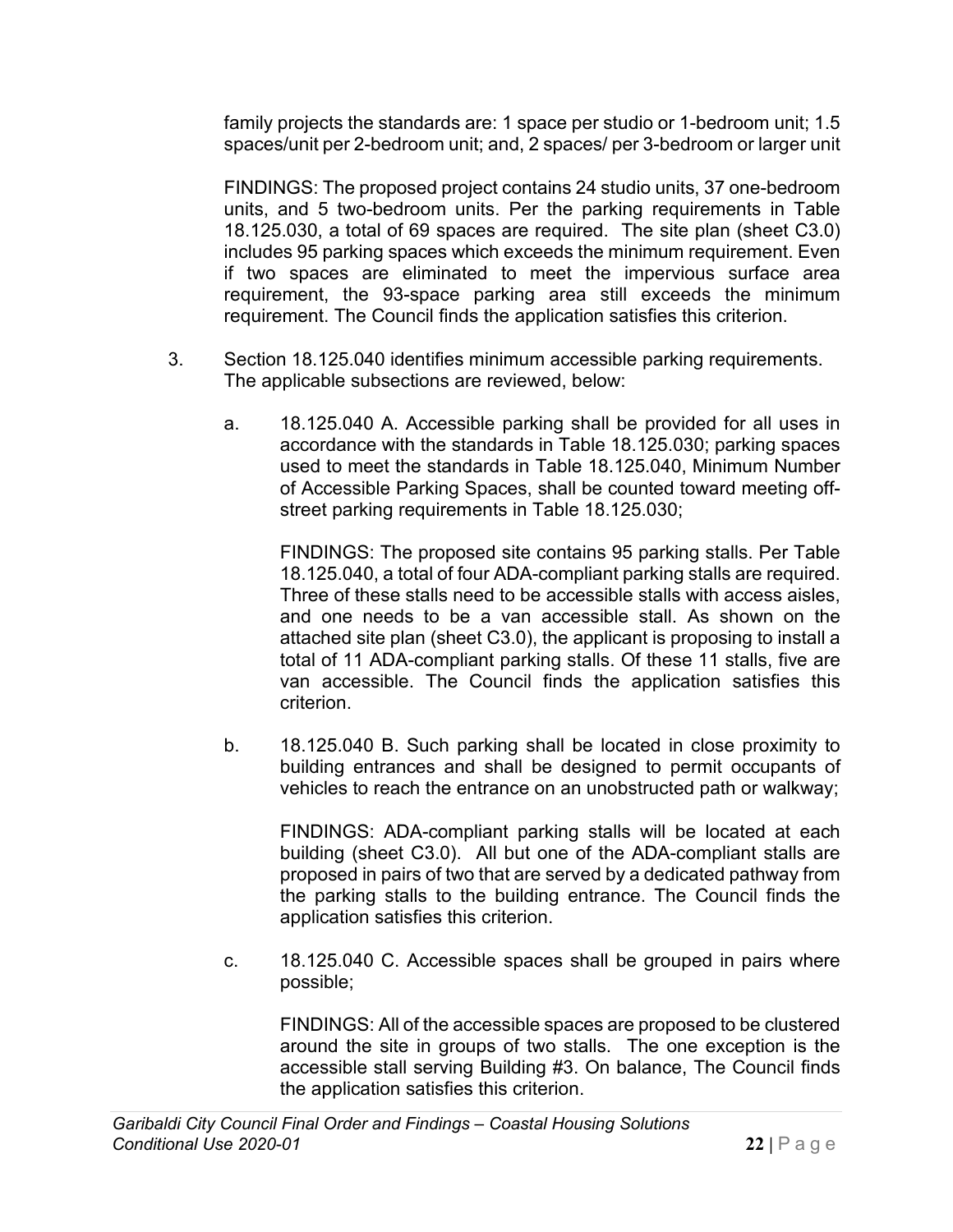d. 18.125.040 D. Where covered parking is provided, covered accessible spaces shall be provided in the same ratio as covered non-accessible spaces;

FINDINGS: The site does not include covered parking.

e. 18.125.040 E. Required accessible parking spaces shall be identified with signs and pavement markings identifying them as reserved for persons with disabilities; signs shall be posted directly in front of the parking space at a height of no less than 42 inches and no more than 72 inches above pavement level. Van spaces shall be specifically identified as such.

FINDINGS: Appropriate signs and markings, conforming with these standards, will be placed at each accessible parking space. This is a requirement and reviewed when building plans are submitted.

- 4. 18.125.050 establishes standards for on-street parking. For the record, there is no on-street parking proposed.
- 5. 18.125.060 Shared parking. Required parking facilities for two or more uses, structures, or parcels of land may be satisfied by the same parking facilities used jointly, to the extent that the owners or operators show that the need for parking facilities does not materially overlap.

FINDINGS: The project does not include shared parking as there is only a single use on site.

6. 18.125.070 Off-site parking. Except for single-family dwellings, the vehicle parking spaces required by this section may be located on another parcel of land, provided the parcel is within 500 feet of the use it serves and the city has approved the off-site parking through land use review.

FINDINGS: Off-site parking is not proposed or necessary.

- 7. 18.125.080 General parking standards. General standards are reviewed in the following sections:
	- a. 18.125.080.A. Location. Parking is allowed only on streets, within garages, carports, and other structures, or on driveways or parking lots that have been developed in conformance with this code. Street parking spaces shall not include space in a vehicle travel lane (including emergency or fire access lanes), public right-of-way, pedestrian accessway, landscape, or other undesignated area.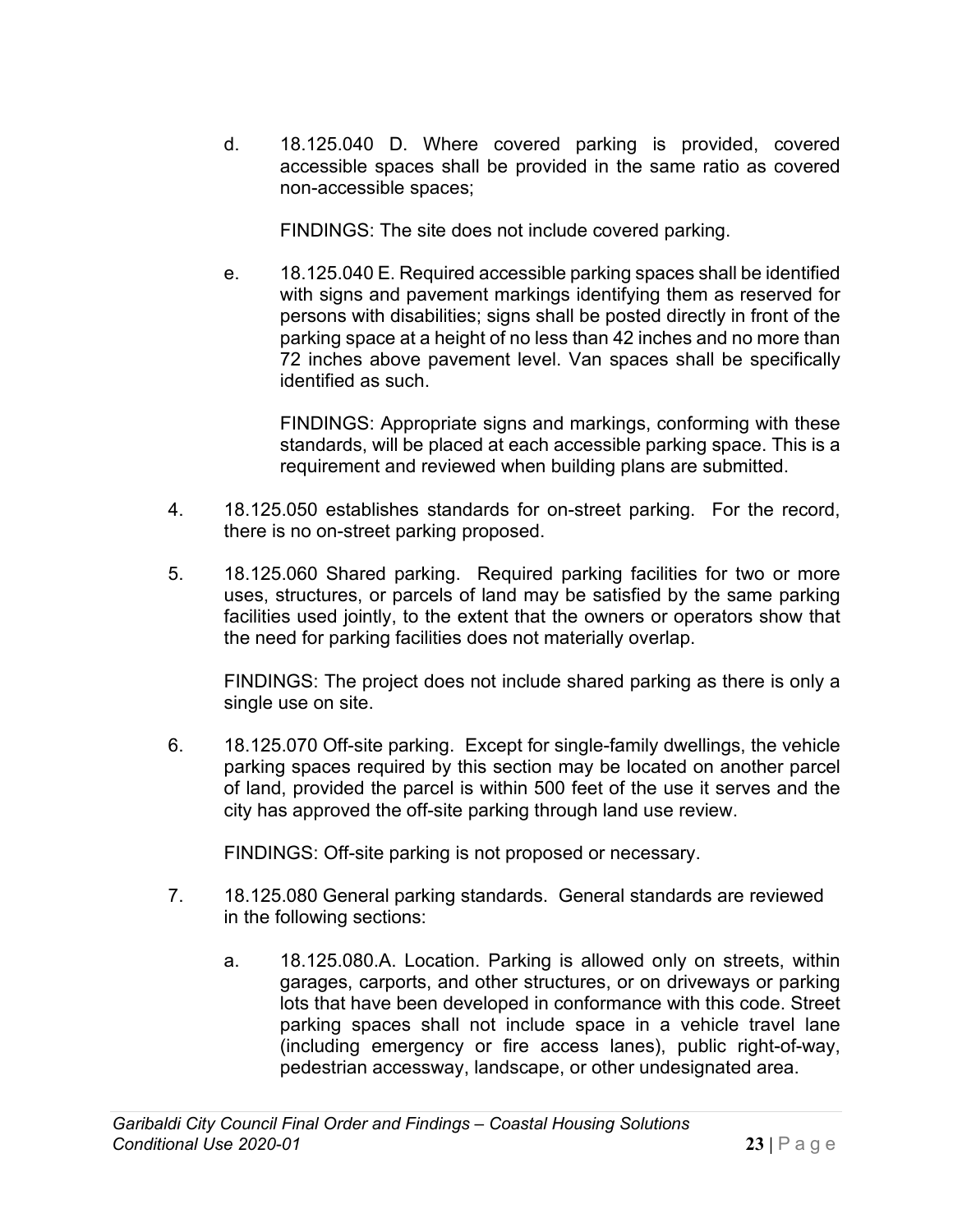FINDINGS: All parking will be located on site and not use the adjacent right-of-way. The parking area has been designed by a licensed Professional Engineer to satisfy the applicable provisions of the code established in the Garibaldi Municipal Code. The Council finds the application satisfies this criterion.

b. 18.125.080.B. Mixed Uses. If more than one type of land use occupies a single structure or parcel of land, the total requirements for off-street automobile parking shall be the sum of the requirements for all uses, unless it can be shown that the peak parking demands are actually less (i.e., the uses operate on different days or at different times of the day).

FINDINGS: Mixed use provisions do not apply as the project involves a single use.

c. 18.125.080.C. Availability of Facilities. Owners of off-street parking facilities may post a sign indicating that all parking on the site is available only for residents, customers, and/or employees. Signs shall conform to the standards of Chapter 18.120 GMC.

FINDINGS: This is an option for the developer and can be reviewed when building plans are submitted.

d. 18.125.080.D. Lighting. Parking areas shall have lighting to provide at least two foot-candles of illumination over parking spaces and walkways. Light standards shall be directed downward only and shielded to prevent lighting spillover into any adjacent residential district or use.

FINDINGS: The Council finds the application can satisfy this criterion as compliance with this development requirement will be reviewed when building and/or engineering plans are submitted.

e. 18.125.080.E. Screening of Parking Areas. Parking spaces shall be located or screened so that headlights do not shine onto adjacent residential uses.

FINDINGS: Single family homes are located to the east. The Council finds a combination of buildings and fencing provide necessary screening.

8. 18.125.090 Parking stall design and minimum dimensions. All off-street parking spaces are subject to the following: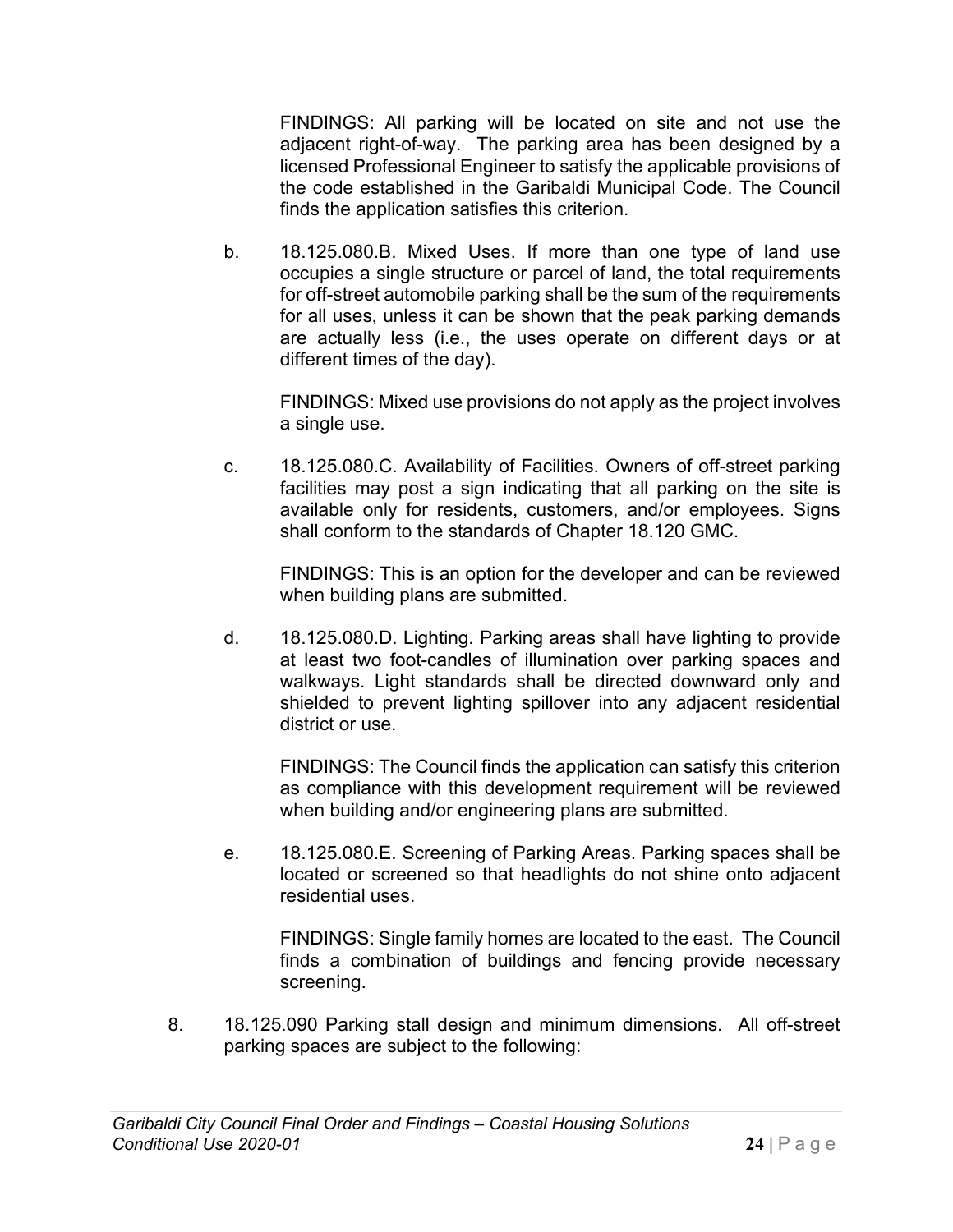a. 18.125.090.A. Motor vehicle parking spaces shall measure eight feet, six inches wide by 18 feet long or by 16 feet long, with not more than a two-foot overhang when allowed;

FINDINGS: The Council finds all of the proposed parking stalls are 90-degree stalls that measure 18'-0" long and 8'-6" wide.

b. 18.125.090.B. All parallel motor vehicle parking spaces shall measure eight feet, six inches by 22 feet;

FINDINGS: There site does not include parallel parking spaces.

c. 18.125.090.C. Parking area layout shall conform to the dimensions in Figures 18.125.090(1) and (2), and Table 18.125.090, Parking Area Layout.

FINDINGS: As indicated on the submitted site plan, the layout complies with the stall dimensions and exceeds the aisle width requirements (see also sheet C4.0). This criterion is satisfied.

d. 18.125.090.D. Parking areas shall conform to Americans with Disabilities Act (ADA) standards for parking spaces (dimensions, van accessible parking spaces, etc.). Parking structure vertical clearance, van accessible parking spaces, should refer to federal ADA guidelines; and

FINDINGS: Parking for ADA standards was previously addressed and found to exceed minimum requirements. In addition, conformance with these requirements is also addressed and verified when the developer submits building plans.

e. 18.125.090.E. Bicycle parking shall be on a two-foot by six-foot minimum concrete pad per bike, or within a garage or patio of residential use.

FINDINGS: The bicycle parking is to be installed underneath the staircases for each building on a concrete pad. Review of the building plans determines compliance with these requirements.

9. 18.125.120 Minimum required bicycle parking spaces. Uses shall provide long- and short-term bicycle parking spaces, as designated in Table 18.125.120. Where two options are provided (e.g., two spaces, or one per eight bedrooms), the option resulting in more bicycle parking is used.

FINDINGS: The site consists of 66 units, thereby requiring 17 bicycle parking stalls per the standard established in Table 18.125.120. To comply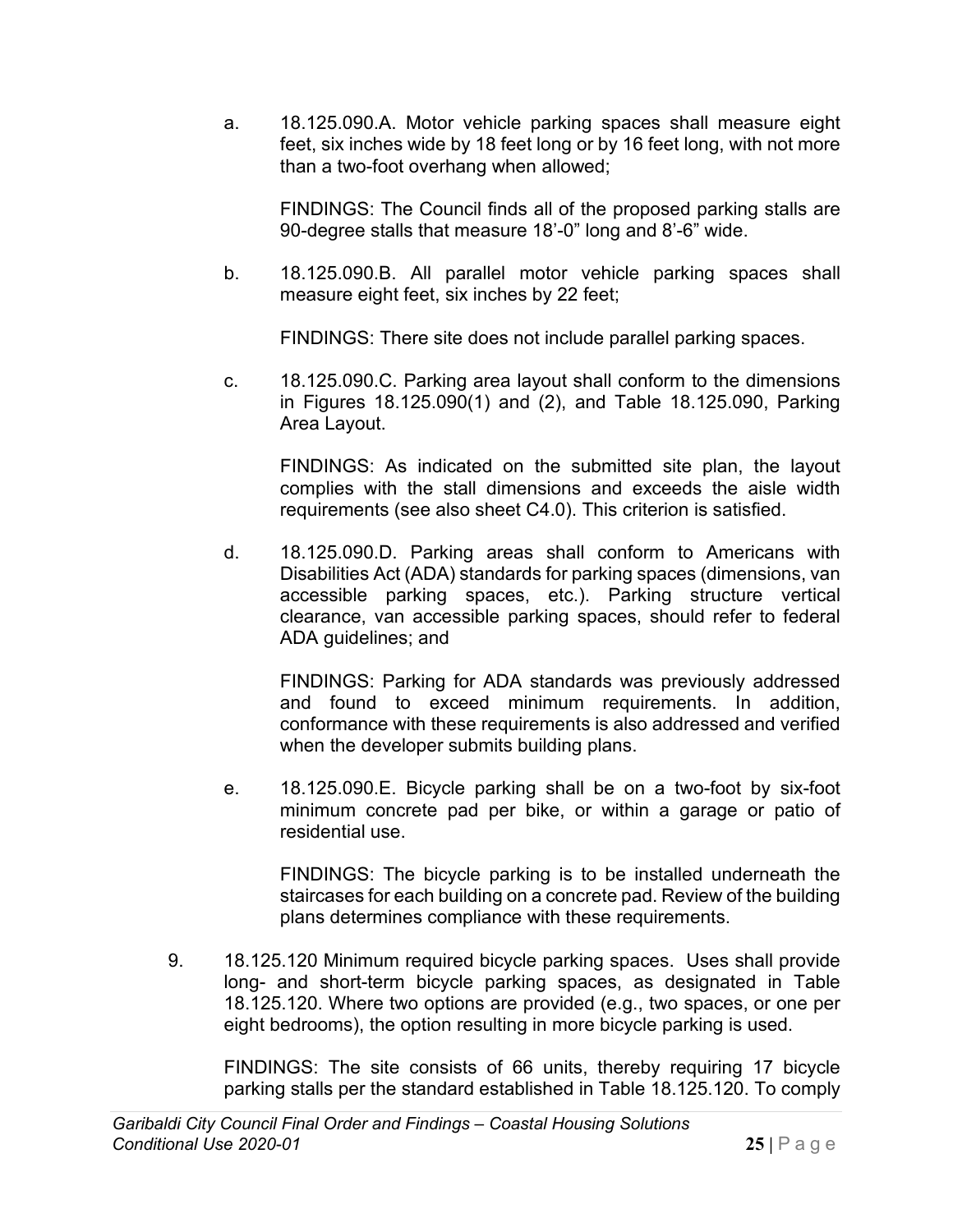with this requirement, the applicant is proposing to install bicycle parking under the stairs adjacent to the entrances for each building.

10. 18.125.140 Location and design. Bicycle parking should be no farther from the main building entrance than the distance to the closest vehicle space, or 50 feet, whichever is less. Long-term (i.e., covered) bicycle parking should be incorporated whenever possible into building design. Short-term bicycle parking, when allowed within a public right-of-way, should be coordinated with the design of street furniture, as applicable.

FINDINGS: All bicycle parking will be located adjacent to a building entrance, underneath the proposed stairwells. This provides security, cover, lighting, and accessibility from the unit entrances. The Council finds the application satisfies this criterion.

11. 18.125.150 Visibility and security. Bicycle parking for customers and visitors of a use shall be visible from street sidewalks or building entrances, so that it provides sufficient security from theft and damage.

FINDINGS: As noted, bicycle parking will be located at the building entrance.

12. 18.125.160 Options for storage. Long-term bicycle parking requirements for multiple family uses and employee parking can be met by providing a bicycle storage room, bicycle lockers, racks, or other secure storage space inside or outside of the building.

FINDINGS: The long-term bicycle parking will be provided via groundmounted racks where bicycles can be securely attached. This criterion is satisfied.

13. 18.125.170 Lighting. For security, bicycle parking shall be at least as welllit as vehicle parking.

FINDINGS: The bicycle parking will be illuminated via the building lighting at the building entrances.

14. 18.125.180 Reserved areas. Areas set aside for bicycle parking shall be clearly marked and reserved for bicycle parking only.

FINDINGS: The area provided for bicycle parking is only intended to be used for bicycle parking. Appropriate signage can be installed.

15. 18.125.190 Hazards. Bicycle parking shall not impede or create a hazard to pedestrians. Parking areas shall be located so as to not conflict with vision clearance standards.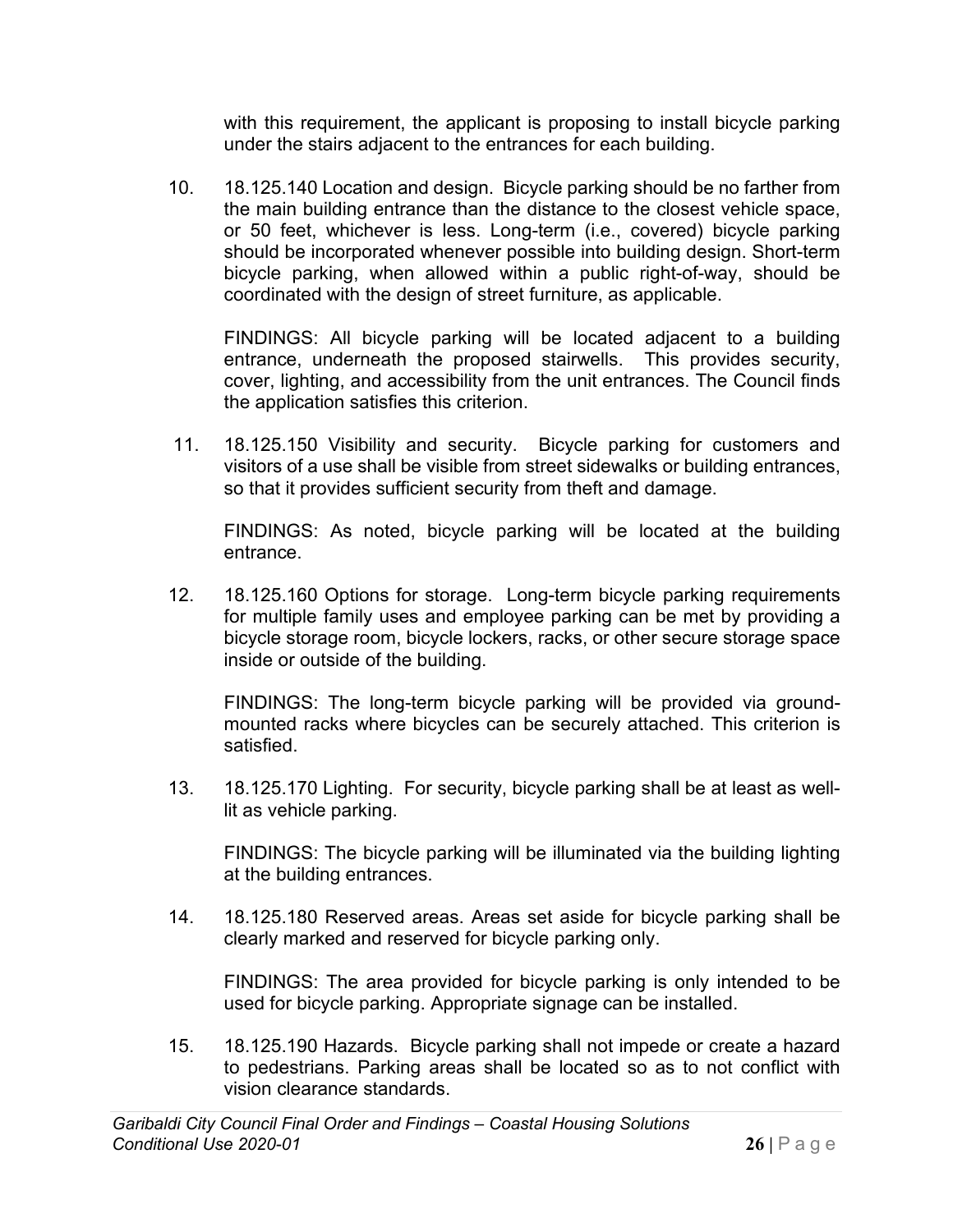FINDINGS: Bicycle parking spaces are located underneath stairwells in areas are not used for pedestrian circulation. The Council finds this location does not create any hazards or impede pedestrians.

- F. Administrative provisions implementing provisions of Section 660-012-0045(2)(e) of the State Transportation Planning Rule are located in Chapter 18.210. The City must adopt a process to apply conditions to development proposals in order to minimize adverse impacts to and protect transportation facilities. This section establishes the standards for when a proposal must be reviewed for potential traffic impacts; when a traffic impact study must be submitted with a development application in order to determine whether conditions are needed to minimize impacts to and protect transportation facilities; what must be in a traffic impact study; and who is qualified to prepare the study. The relevant provisions are reviewed in the following sections.
	- 1. Chapter 18.210.B. Typical Average Daily Trips. Standards by which to gauge average daily vehicle trips include: 10 trips per day per single-family household, five trips per day per apartment; and 30 trips per day per 1,000 square feet of gross floor area such as a new supermarket or other retail development.

FINDINGS: The traffic study (Attachment A) anticipates the project will generate 483 additional daily trips to the site.

- 2. Chapter 18.210.C. When Required. A traffic impact study may be required to be submitted to the city and ODOT with a land use application when the following conditions apply:
	- C.1. The development application involves one or more of the following actions:
		- a. A change in zoning or a plan amendment designation;
		- b. Any proposed development or land use action that ODOT states may have operational or safety concerns along a state highway;
		- c. The development shall cause one or more of the following effects, which can be determined by field counts, site observation, traffic impact analysis or study, field measurements, crash history, Institute of Transportation Engineers Trip Generation Manual, and information and studies provided by the local reviewing jurisdiction and/or ODOT:
			- i. An increase in site traffic volume generation by 150 average daily trips (ADT) or more; or
			- ii. An increase in ADT hour volume of a particular movement to and from the state highway by 20 percent or more; or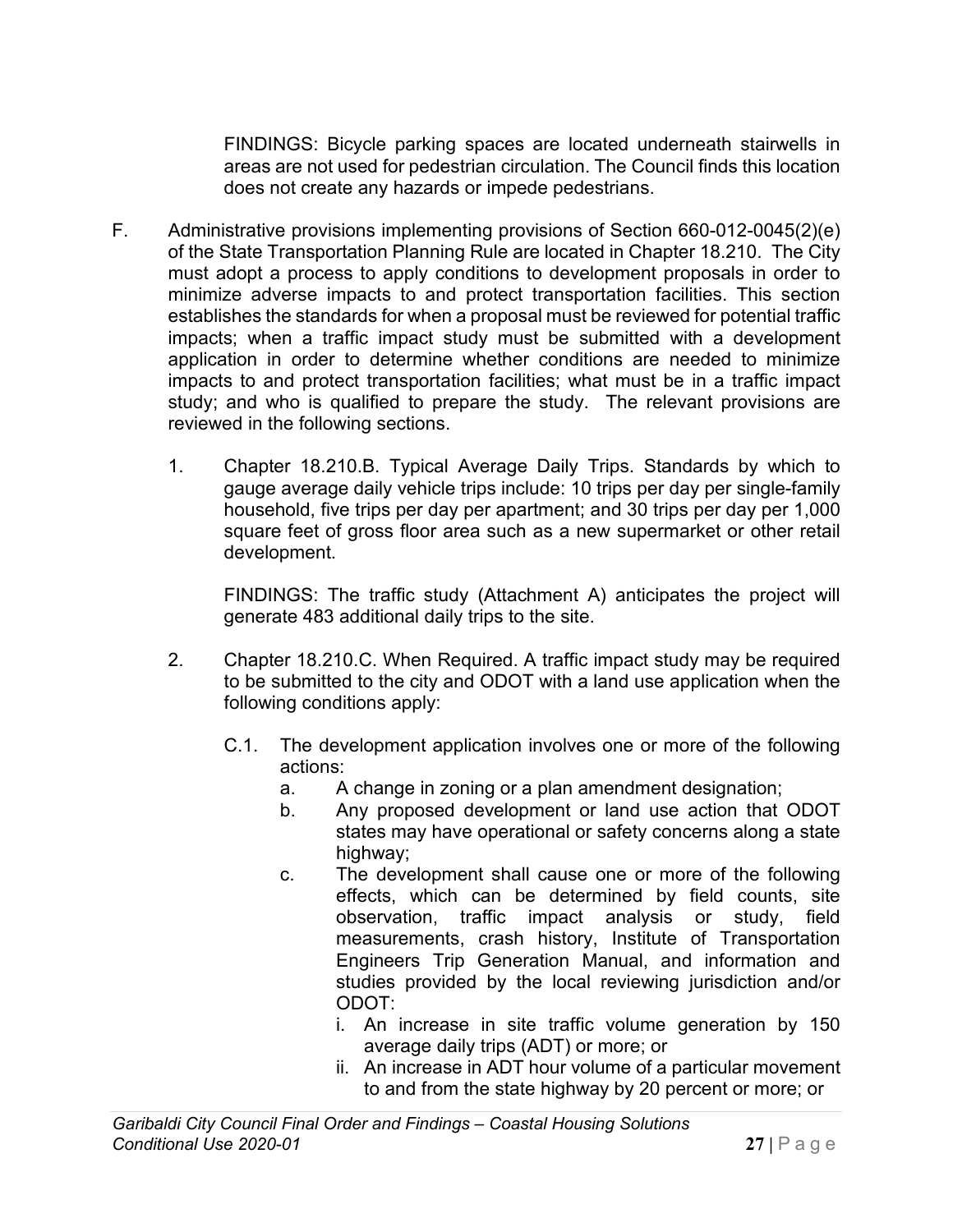- iii. An increase in use of adjacent streets by vehicles exceeding the 20,000-pound gross vehicle weights by 10 vehicles or more per day; or
- iv. The location of the access driveway does not meet minimum site distance requirements, or is located where vehicles entering or leaving the property are restricted, or such vehicles queue or hesitate on the state highway, creating a safety hazard; or
- v. A change in internal traffic patterns that may cause safety problems, such as backup onto the highway or traffic crashes in the approach area.
- C2. As requested by the planning commission, acting on the recommendation of city staff.

FINDINGS: The project will generate more than 150 average daily trips; therefore, a traffic study is required (GMC 18.210.C.1.c.i.). The traffic study is included with the application at Attachment A.

- 3. Chapter 18.210.D. Traffic Impact Study Requirements.
	- D.1. Preparation. A traffic impact study shall be prepared by a professional engineer in accordance with OAR 734-051-180.

FINDINGS: The traffic impact study has been prepared by a licensed Professional Engineer with DKS Associates.

D.2. Review of Plan and Land Use Regulation Amendments for Effect on Transportation Facilities. Where and when required, a traffic impact study shall review a proposed plan or land use regulation amendment for its effect upon transportation facilities, pursuant to GMC 18.200.060.

FINDINGS: There is no change in the comprehensive plan designation or land use designation; this standard does not apply.

4. Chapter 18.210.E. Approval Criteria.

E.1. Criteria. When a traffic impact study is required, approval of the development proposal requires satisfaction of the following criteria:

a. The traffic impact study was prepared by a professional engineer in accordance with OAR 734-051-180; and

FINDINGS: The traffic study was prepared by a licensed Professional Engineer with DKS Associates (applicants Attachment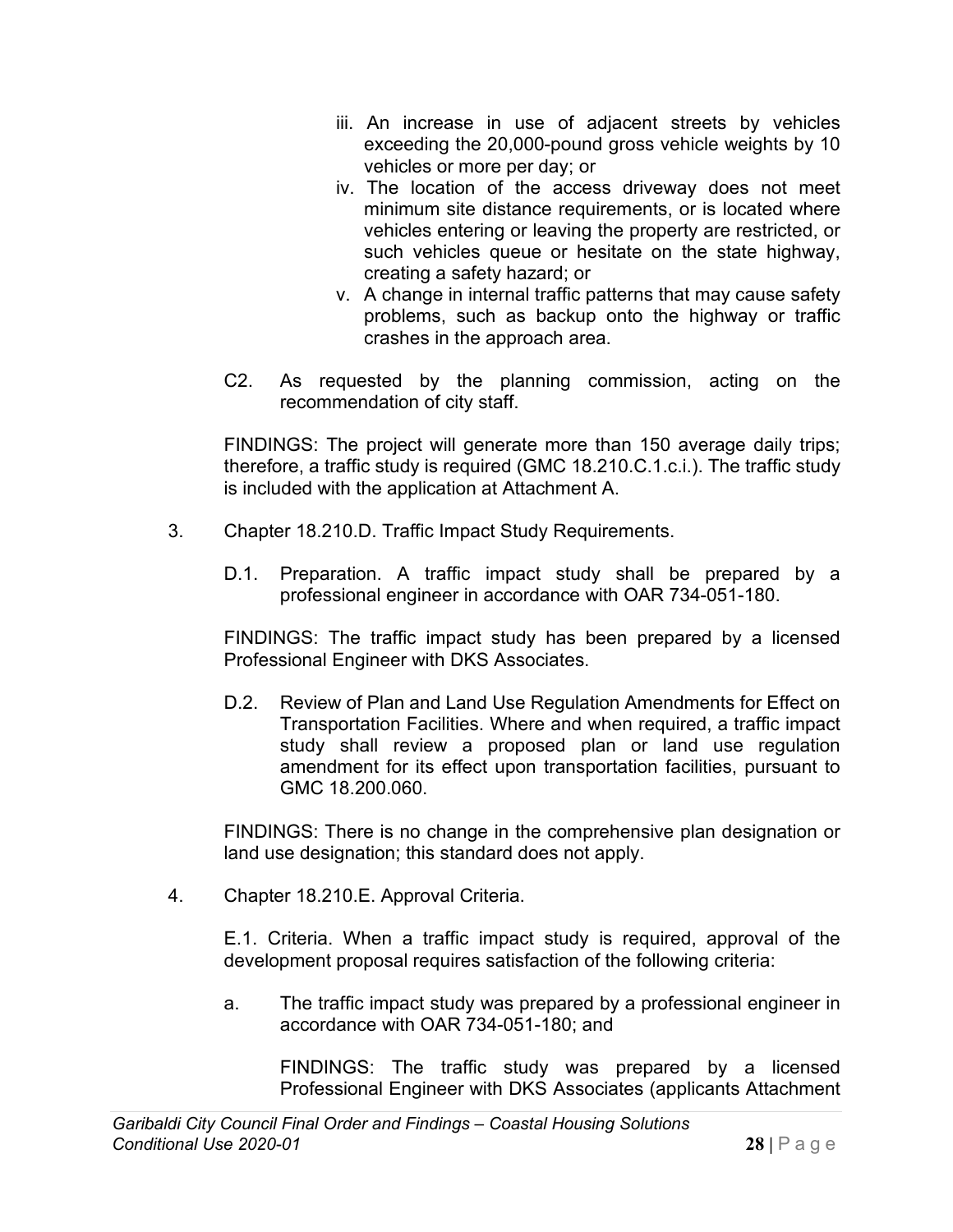A).

b. If the proposed development shall cause one or more of the effects in subsection (C)(1)(c) of this section, or other traffic hazard or negative impact to a transportation facility, the traffic impact study shall include mitigation measures satisfactory to the city of Garibaldi, and ODOT when applicable; and

FINDINGS: The estimated 483 daily trips exceed the threshold established in subsection (C)(1)(c). The following mitigation measures were proposed in the traffic study.

- *"One existing driveway to the highway is proposed to be closed, improving the existing substandard spacing of driveways. This closure would bring the connection closer to conformity with access spacing standards as specified in OAR 734-051-3020 (8)."*
- *"Prior to occupancy, sight distance at the project driveway will need to be verified, documented, and stamped by a registered Civil or Traffic Engineer licensed in the State of Oregon."*

The proposed development will close an existing driveway and utilize only one access for the site, with the sight distances verified prior to construction. ODOT will also review the access location and improvements to ensure conformance with State requirements. The recommendations have been included in the proposed development; this criterion is satisfied.

- c. The proposed site design and traffic and circulation design and facilities, for all transportation modes, including any mitigation measures, are designed to:
	- i. Have the least negative impact on all applicable transportation facilities; and

FINDINGS: The proposed ingress/egress does not interfere with existing residential streets or access points for existing residential development. As is demonstrated in the TIS, East Garibaldi Avenue has more than adequate capacity for the estimated trip generation from the proposed development. The Council finds the application satisfies this criterion.

ii. Accommodate and encourage non-motor vehicular modes of transportation to the extent practicable; and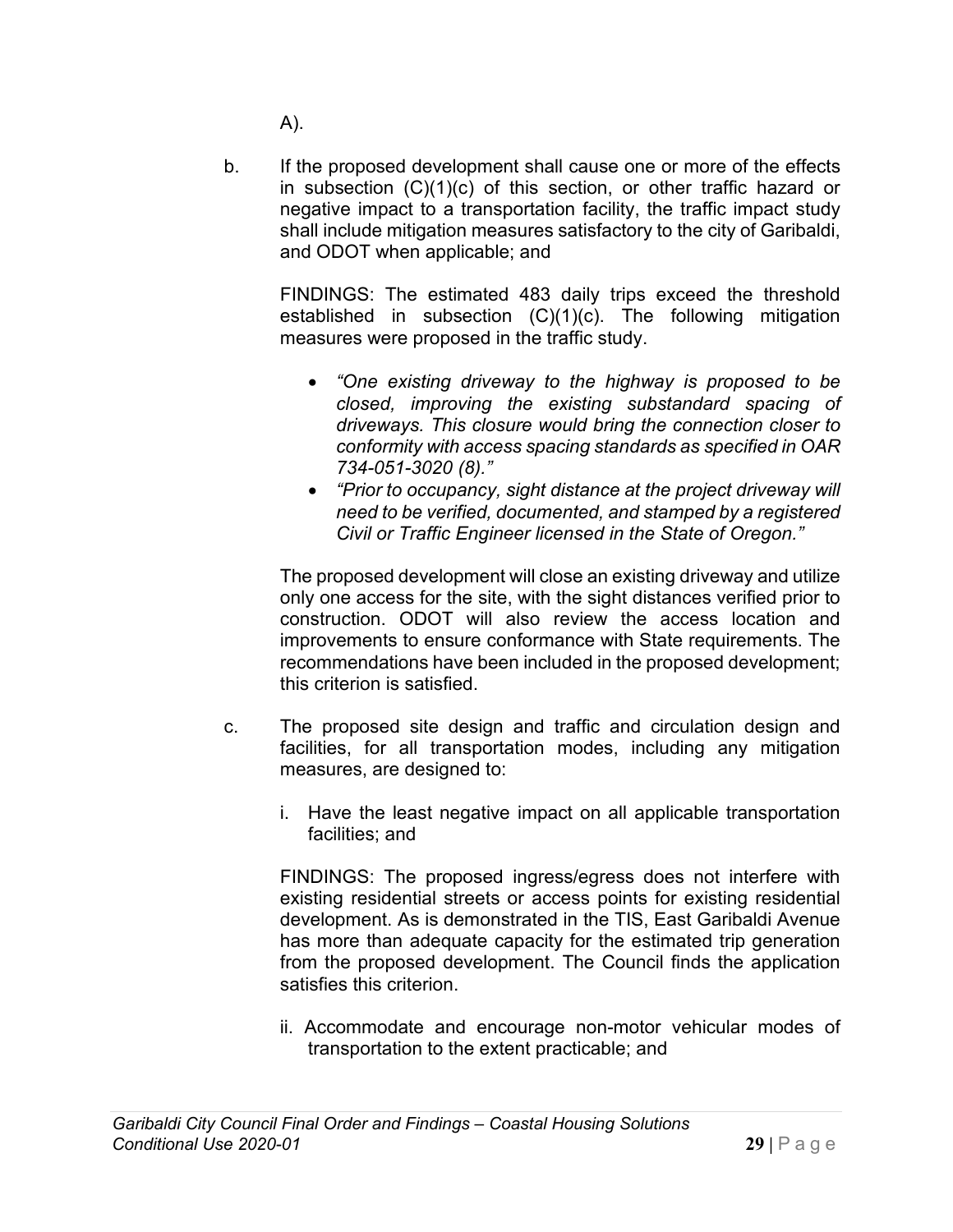FINDINGS: Site improvements include bicycle parking spaces, and attendant safe and secure storage, ultimately promoting the use of bicycles. Further, a pedestrian network connects parking areas, buildings, and recreation areas where practicable. This criterion is satisfied.

iii. Make the most efficient use of land and public facilities as practicable; and

FINDINGS: The site has been designed to consolidate the circulation system and cluster the buildings to the front of the site in an effort to efficiently use the land within the constraints of the topography. This criterion is satisfied.

iv. Provide the most direct, safe and convenient routes practicable between on-site destinations, and between on-site and off-site destinations; and

FINDINGS: As noted, a pedestrian network connects parking areas, buildings, and recreation areas where practicable.

v. Comply with the performance standards as described in the TSP and/or the Oregon Highway Plan (whichever is applicable); and

FINDINGS: There are no changes proposed to the performance standards or functional classification East Garibaldi Avenue. East Garibaldi retains more than sufficient capacity to accommodate the minor traffic increase.

vi. Otherwise comply with applicable requirements of this title and subdivision and land partitioning procedures.

FINDINGS: The Council finds the on-site circulation complies with the applicable requirements GMC Chapter 18.125.

#### IV. SUMMARY COMMENTS

- A. Concerns were raised as to design and aesthetic components of the project. Provisions in Section 18.05.020 were referenced noting the project was not consistent with the "orderly development of the city" or "provide(d) adequate light and air" or "protect and enhance the appearance of the city". References were made to the City's moto of Garibaldi being an authentic fishing village, questioning how an apartment complex is consistent with statement.
- B. The Council recognizes these concerns and does not want to diminish their importance. However, the Council recognizes these introductory provisions to the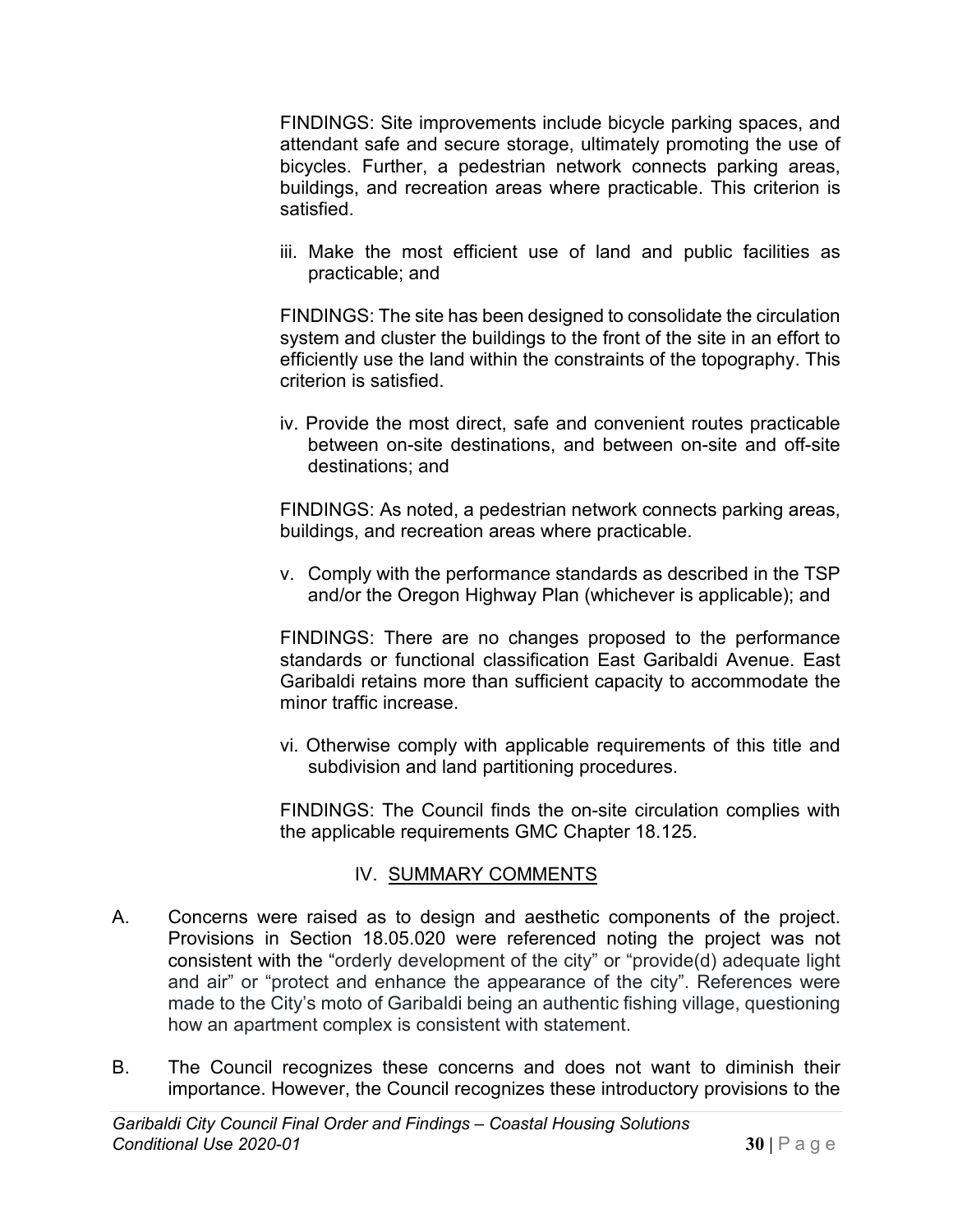Ordinance are aspirational and not part of the review criteria. The City Zoning Ordinance does not contain design standards that would apply to this or any similar request. Further, as discussed in earlier findings, while alternate housing types might be preferable and even desirable, the Council is limited to looking at this request solely based on existing criteria. The above findings indicate the proposal either complies, or can comply though the application of suitable conditions, with the relevant decision criteria to establish the 66-unit apartment complex.

# V. CONCLUSION AND CONDITIONS OF APPROVAL

The City Council finds the Conditional Use is in compliance with the Garibaldi Zoning Ordinance criteria provided certain conditions apply. The Council hereby APPROVES the application subject to the following Conditions of Approval:

- A. The Conditional Use shall be limited to the proposed 66-unit complex as submitted and approved by the City Council. The applicant is advised that any change in use, modification or other departure from the approval may require additional land use applications and approvals.
- B. Prior to development, the applicant shall:
	- 1. Participate in a pre-engineering conference with the applicable public and private facility providers for the purpose of coordinating facility improvements. This conference shall occur prior to submitting engineering drawings.
	- 2. Apply for and receive approval of an access permit from the Oregon Department of Transportation. In addition, the permit application shall include plans for the installation of a school bus turn-out.
	- 3. Apply for and receive approval of a fill/removal permit from the Department of State Lands.
- C. The applicant shall submit an engineering plan for the entire development to the Garibaldi Public Works Department for review and approval. The plan shall include information concerning storm water, street frontage improvements, easements, sewer, water, fire hydrants and other information as necessary to indicate conformance with Garibaldi Public Works Standards, consistent with the development proposal and requirements contained in Condition of Approval "F.".
- D. Once engineering plans are approved and a final site plan accepted, the developer shall then be permitted to apply for and receive a building permit. The plans shall be subject to the following:
	- 1. The building permit plans for the proposed buildings shall conform to the approved final site plan.
	- 2. The developer shall have the option of removing two parking spaces, or, submit new calculations indicating the site does not exceed the 40%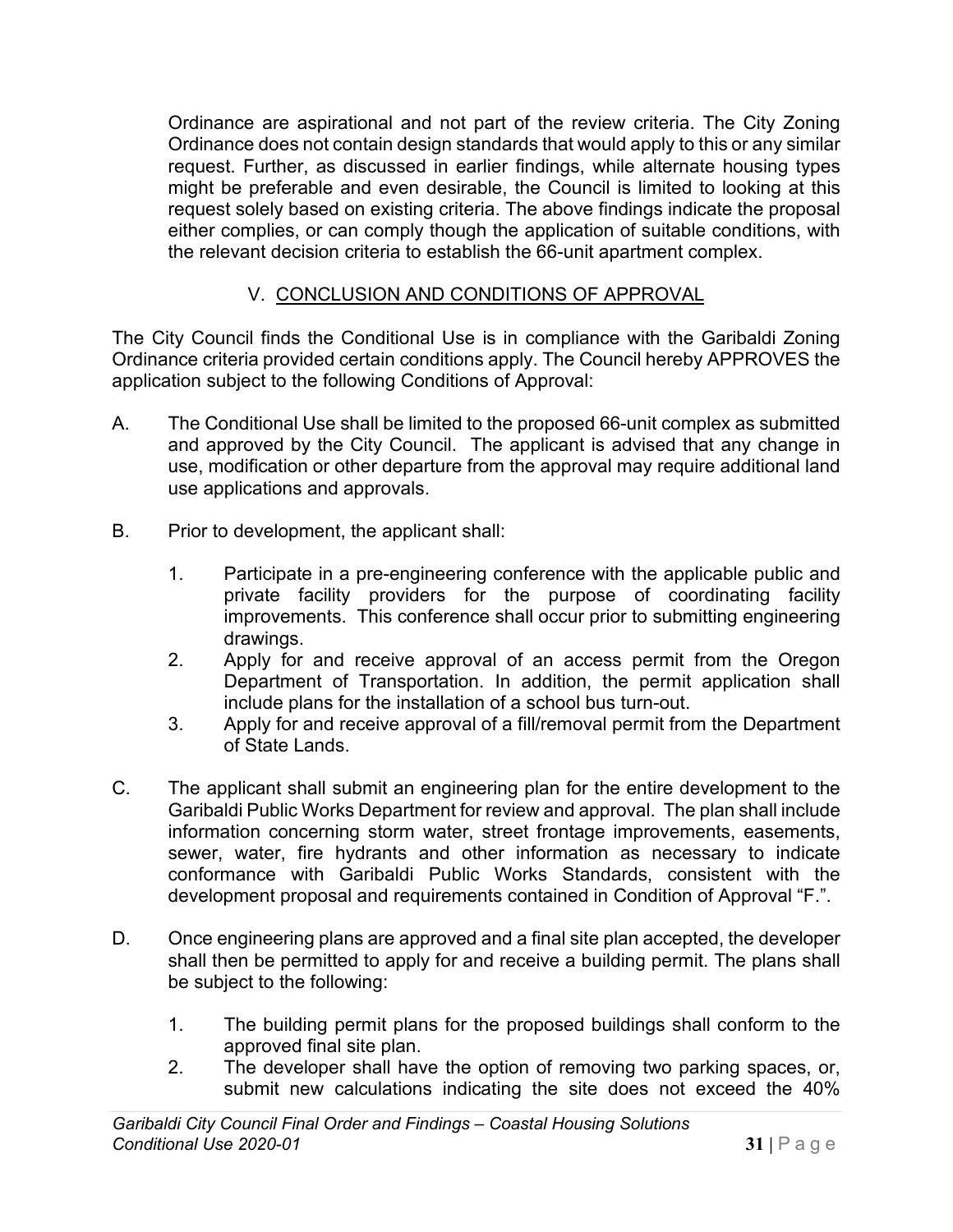impervious surface standard.

- 3. The building plans shall include a landscaping plan.
- 4. Parking improvements shall include a lighting plan. Light standards shall be directed downward only and shielded to prevent lighting spillover into any adjacent residential district or use.
- 5. Building permits may be submitted concurrent with engineering plans; however, building shall not proceed until such time engineering plans, including applicable Oregon Department of Transportation and Department of State Lands permits, are approved.
- E. Prior to obtaining an occupancy permit the applicant shall complete the following:
	- 1. The applicant shall extend or install sanitary sewer, water and storm drainage facilities to serve the entire development. The improvements shall comply with the approved engineering plans and the applicable requirements identified in item "F." of this Section.
	- 2. Landscaping, fencing, walkways and required screening shall be installed in compliance with the approved final site plan.
	- 3. All parking improvements, including paving, stripping, lighting, driveways and other requirements, shall be installed in compliance with the parking layout on the approved final site plan.
	- 4. The applicant shall install a site obscuring fence conforming to the approved building and site plans.
	- 5. Frontage improvements along East Garibaldi Avenue (Highway 101) shall be installed per approved ODOT plans. This shall include the school bus turnout if approved by ODOT.
- F. Public facility and street design, constructions and maintenance shall be subject to the following:
	- 1. All public utility installations shall conform to the City's facilities master plans. No building permits will be issued until all public utilities, including sanitary sewer are available to serve the development. The applicant shall pay plan review, inspection, and permit fees as determined by the Public Works Director.
	- 2. All improvements shall comply with the standards and requirements of the Garibaldi Public Works Department. Adequate bonding, or other financial instrument acceptable to the City, shall be obtained to complete any street and facility improvements. The applicant shall be responsible for all costs associated with public facility improvements, including applicable system development charges.
	- 3. Building permits for the work on the buildings and construction permits for the site and utility work required shall not be issued until after the developer has received final approval of site and utility construction drawings, a Developer-City construction agreement has been executed, and a performance security satisfactory to the City has been submitted guaranteeing that all